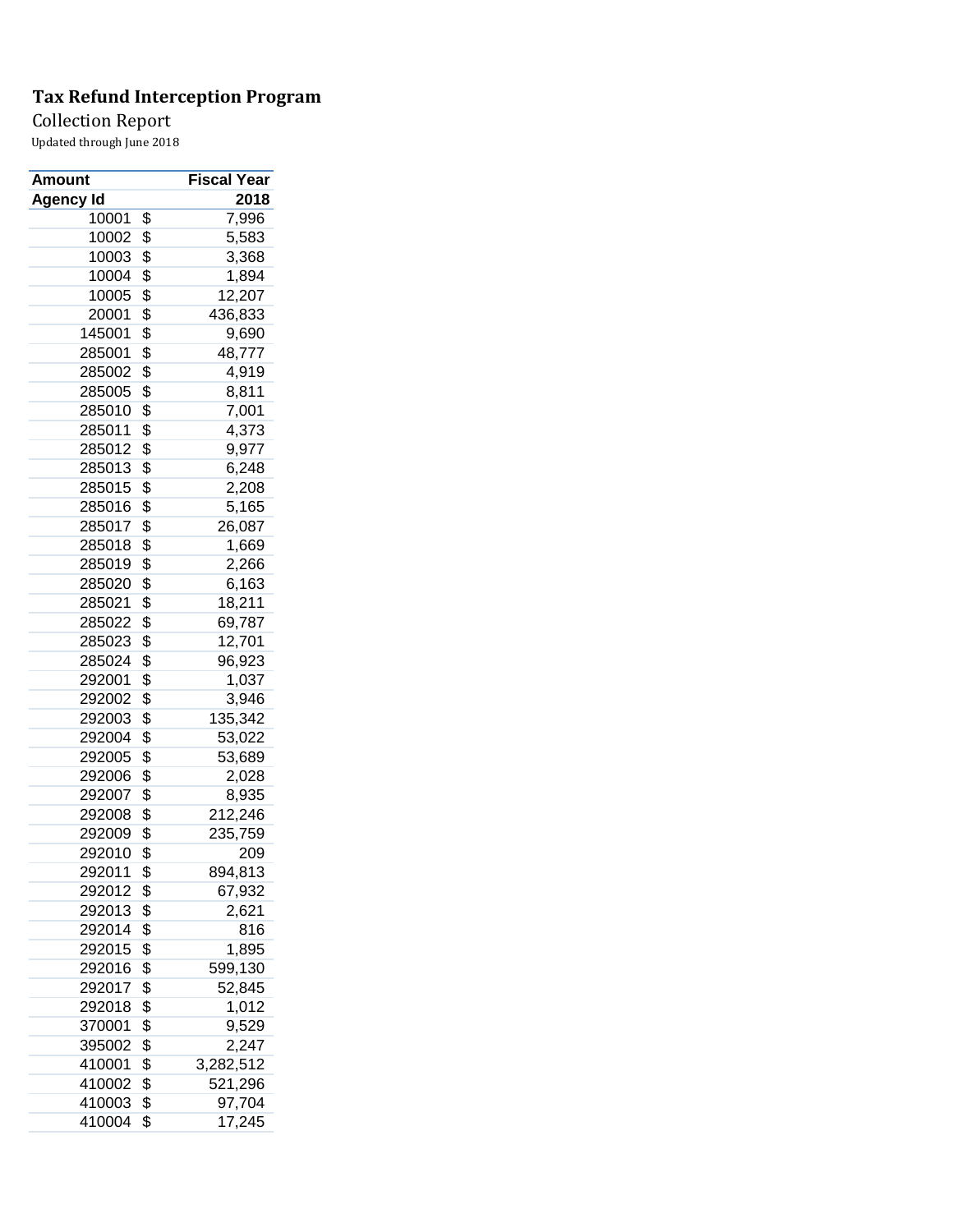## Collection Report

| <b>Amount</b>    | Fiscal Year      |
|------------------|------------------|
| <b>Agency Id</b> | 2018             |
| 410006           | \$<br>78         |
| 410007           | \$<br>2,404      |
| 410008           | \$<br>24         |
| 410009           | \$<br>628        |
| 410010           | \$<br>178        |
| 410011           | \$<br>60         |
| 410012           | \$<br>1,363      |
| 410014           | \$<br>118        |
| 410015           | \$<br>1,181      |
| 410016           | \$<br>796        |
| 410017           | \$<br>459        |
| 410019           | \$<br>237        |
| 410022           | \$<br>243        |
| 410023           | \$<br>639        |
| 410024           | \$<br>42         |
| 410025           | \$<br>132        |
| 435199           | \$<br>14,404,589 |
| 437199           | \$<br>1,760,431  |
| 445001           | \$<br>1,926,723  |
| 448001           | \$<br>227,740    |
| 455001           | \$<br>3,660      |
| 465001           | \$<br>136        |
| 465002           | \$<br>898        |
| 485001           | \$<br>19,443     |
| 498001           | \$<br>4,132,538  |
| 499001           | \$<br>34,389     |
| 499002           | \$<br>271        |
| 680001           | \$<br>510        |
| 680002           | \$<br>18         |
| 901001           | \$<br>401        |
| 901004           | \$<br>291        |
| 901996           | \$<br>2,145      |
| 901997           | \$               |
| 901998           | 2,190            |
|                  | \$<br>21,079     |
| 901999           | \$<br>60,451     |
| 902002           | \$<br>136        |
| 902003           | \$<br>18,376     |
| 902004           | \$<br>123        |
| 902006           | \$<br>694        |
| 902996           | \$<br>1,240      |
| 902999           | \$<br>62,947     |
| 903001           | \$<br>2,996      |
| 903002           | \$<br>479        |
| 903003           | \$<br>572        |
| 903006           | \$<br>486        |
| 903009           | \$<br>84         |
| 903010           | \$<br>377        |
| 903012           | \$<br>4,275      |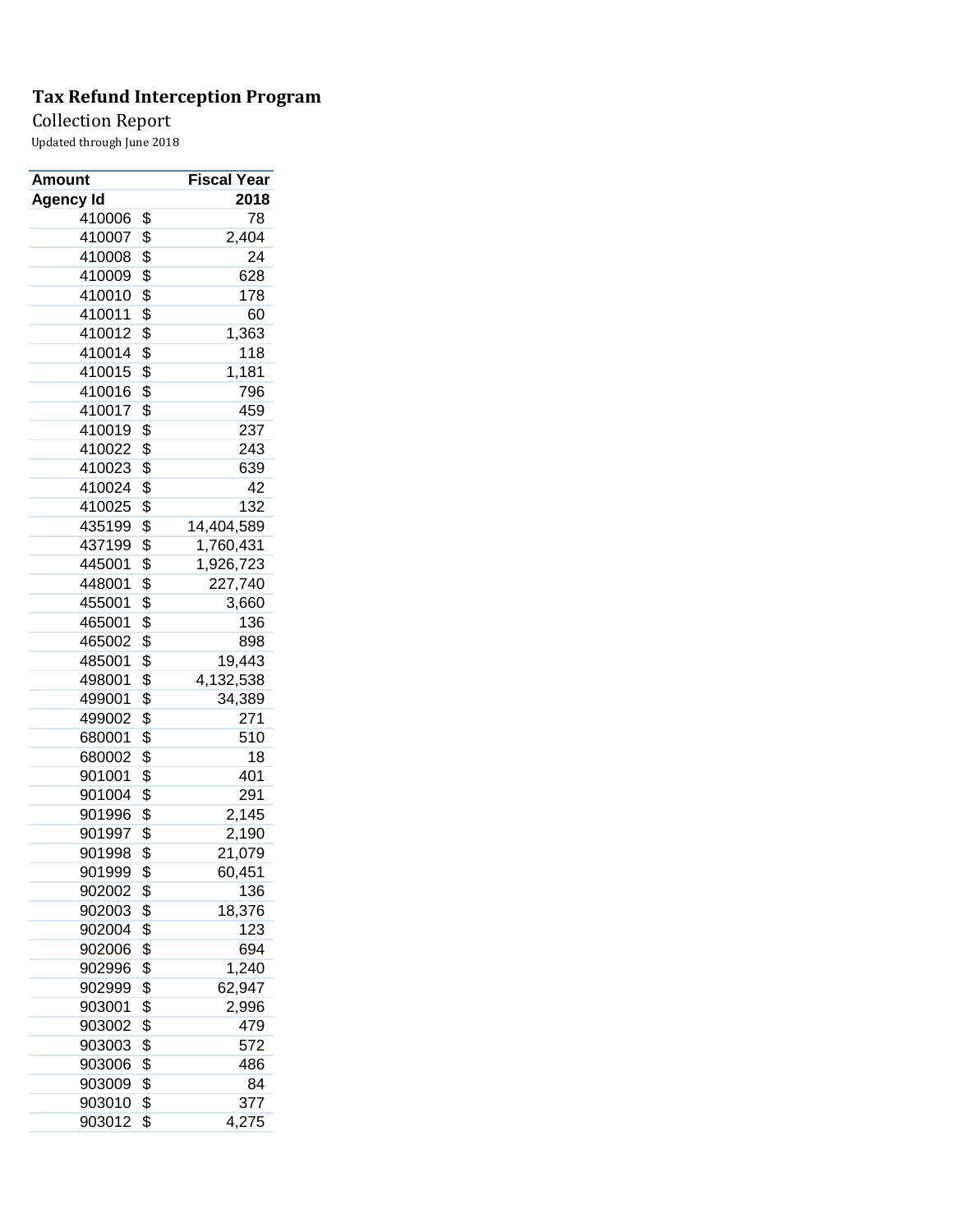## Collection Report

| <b>Amount</b>    | Fiscal Year   |
|------------------|---------------|
| <b>Agency Id</b> | 2018          |
| 903013           | \$<br>332     |
| 903014           | \$<br>649     |
| 903015           | \$<br>923     |
| 903994           | \$<br>2,029   |
| 903995           | \$<br>31      |
| 903996           | \$<br>11,622  |
| 903997           | \$<br>8,228   |
| 903998           | \$<br>259     |
| 903999           | \$<br>140,325 |
| 904001           | \$<br>4,124   |
| 904002           | \$<br>504     |
| 904004           | \$<br>14      |
| 904997           | \$<br>5,660   |
| 904998           | \$<br>6,594   |
| 904999           | \$<br>39,240  |
| 905001           | \$<br>15,821  |
| 905002           | \$<br>1,779   |
| 905004           | \$<br>8,044   |
| 905005           | \$<br>44,964  |
| 905006           | \$<br>3,182   |
| 905008           | \$<br>25,941  |
| 905012           | \$<br>37      |
| 905014           | \$<br>6,521   |
| 905015           | \$<br>8,779   |
| 905017           | \$<br>3,964   |
| 905018           | \$<br>4,421   |
| 905019           | \$<br>83,112  |
| 905020           | \$<br>9,209   |
| 905021           | \$<br>490     |
| 905022           |               |
|                  | \$<br>645     |
| 905023           | \$<br>8,893   |
| 905025           | \$<br>2,234   |
| 905026           | \$<br>9,993   |
| 905027           | \$<br>214     |
| 905029           | \$<br>157     |
| 905030           | \$<br>2,102   |
| 905035           | \$<br>4,165   |
| 905036           | \$<br>905     |
| 905991           | \$<br>30,903  |
| 905995           | \$<br>4,417   |
| 905996           | \$<br>2,287   |
| 905997           | \$<br>163,356 |
| 905998           | \$<br>10,457  |
| 905999           | \$<br>538,688 |
| 906001           | \$<br>2,106   |
| 906002           | \$<br>70      |
| 906996           | \$<br>449     |
| 906997           | \$<br>50      |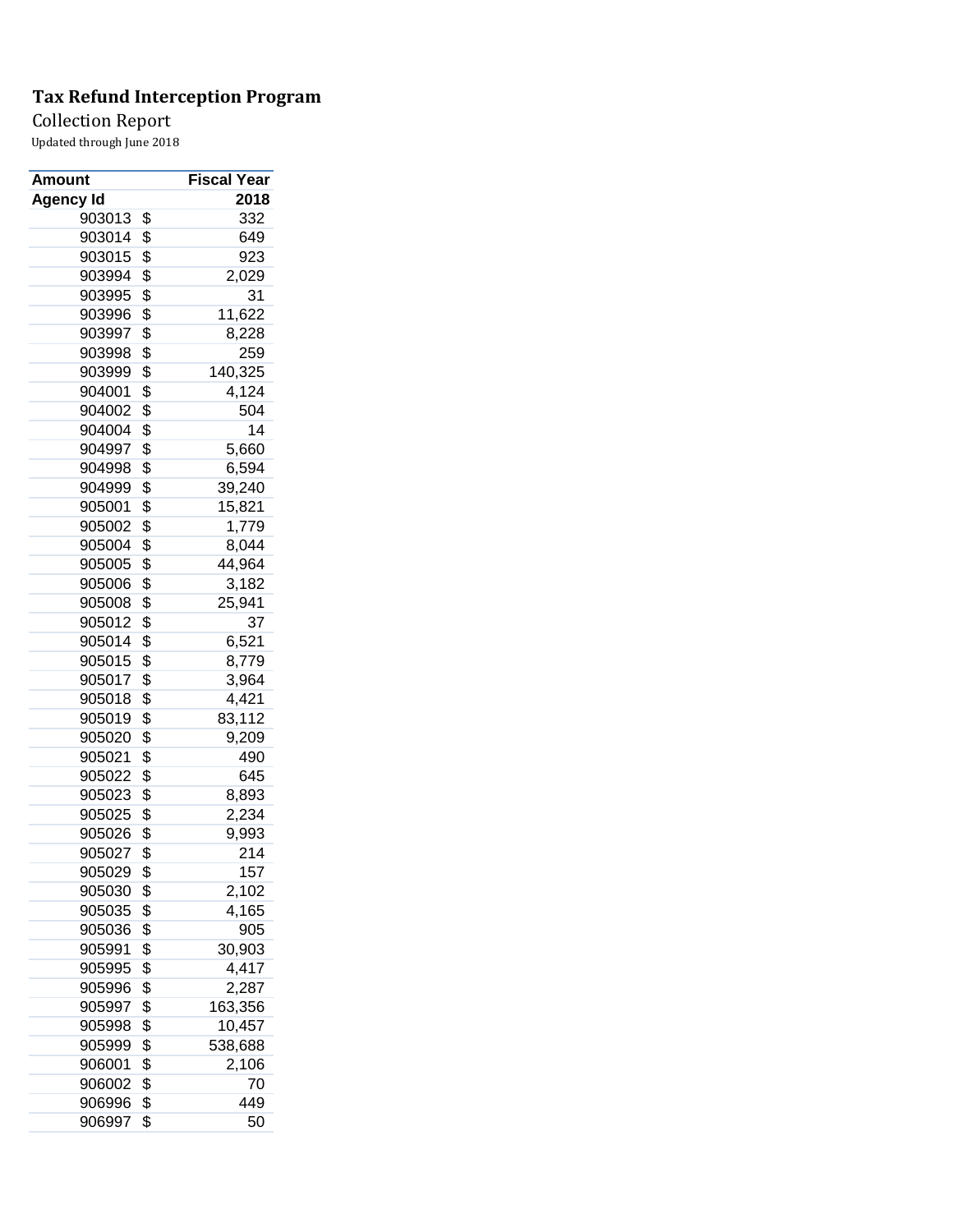## Collection Report

| <b>Amount</b>    | Fiscal Year   |
|------------------|---------------|
| <b>Agency Id</b> | 2018          |
| 906998           | \$<br>13,591  |
| 906999           | \$<br>2,770   |
| 907002           | \$<br>1,087   |
| 907997           | \$<br>925     |
| 907998           | \$<br>1,074   |
| 907999           | \$<br>32,410  |
| 908001           | \$<br>48      |
| 908003           | \$<br>5,499   |
| 908004           | \$<br>221     |
| 908005           | \$<br>9,007   |
| 908994           | \$<br>4,855   |
| 908995           | \$<br>715     |
| 908996           | \$<br>4,455   |
| 908997           | \$<br>7,780   |
| 908998           | \$<br>1,250   |
| 908999           | \$<br>41,755  |
| 909001           | \$<br>318     |
| 909003           | \$<br>2,674   |
| 909004           | \$<br>30,077  |
| 909005           | \$<br>1,155   |
| 909006           | \$<br>5,511   |
| 909007           | \$<br>3,241   |
| 909012           | \$<br>30,576  |
| 909013           | \$<br>9,248   |
| 909014           | \$<br>68      |
| 909995           | \$<br>2,841   |
| 909996           | \$<br>2,432   |
| 909997           | \$<br>26,739  |
|                  | \$            |
| 909998<br>909999 | \$<br>216,382 |
|                  | 6,126         |
| 910002           | \$<br>2,354   |
| 910003           | \$<br>3,411   |
| 910005           | \$<br>4,636   |
| 910006           | \$<br>586     |
| 910008           | \$<br>3,008   |
| 910994           | \$<br>999     |
| 910995           | \$<br>1,372   |
| 910997           | \$<br>8,915   |
| 910999           | \$<br>25,082  |
| 911001           | \$<br>17,501  |
| 911002           | \$<br>4,160   |
| 911003           | \$<br>28      |
| 911005           | \$<br>1,203   |
| 911008           | \$<br>90      |
| 911010           | \$<br>4,285   |
| 911013           | \$<br>384     |
| 911994           | \$<br>2,241   |
| 911995           | \$<br>393     |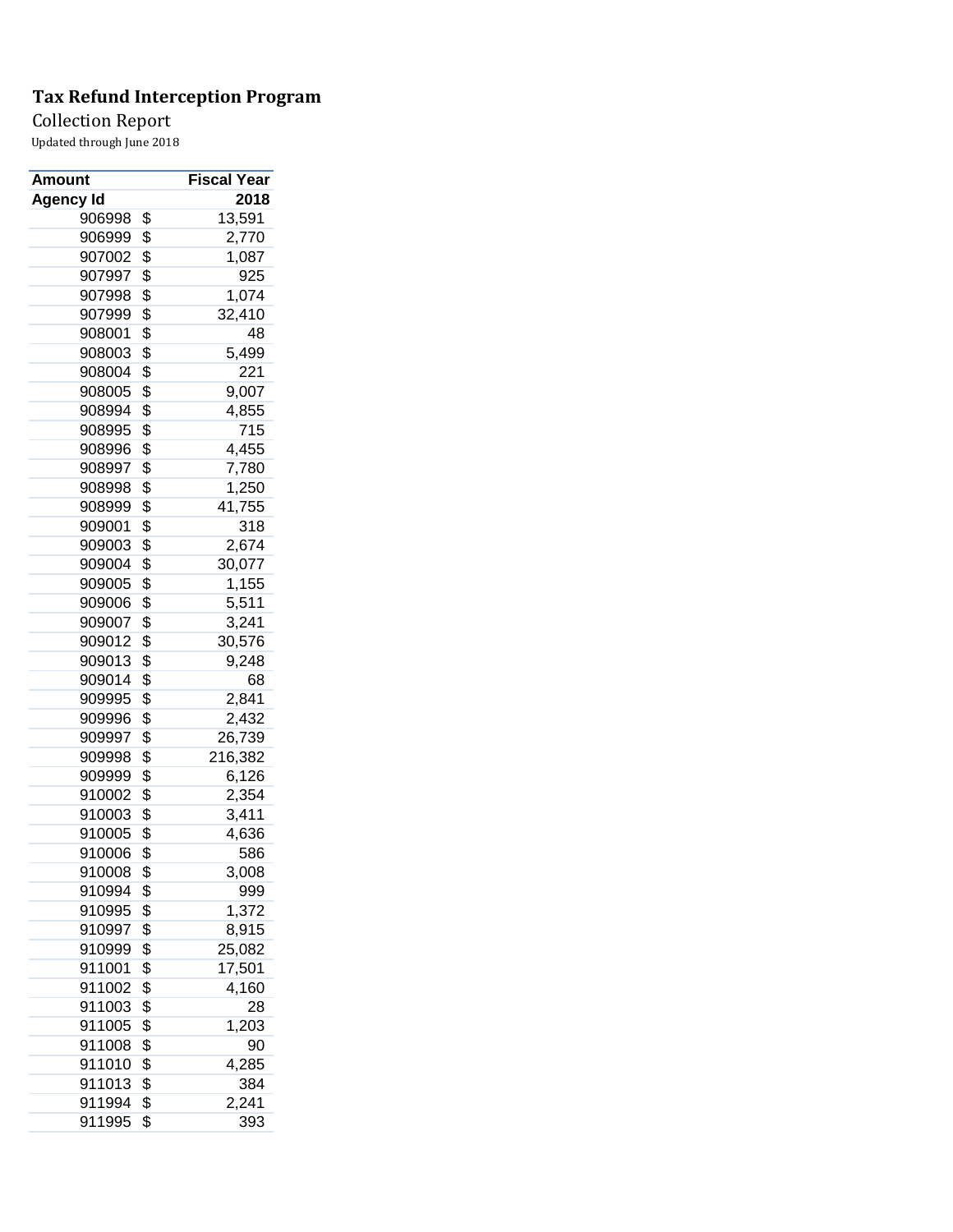## Collection Report

| <b>Amount</b>    | <b>Fiscal Year</b> |
|------------------|--------------------|
| <b>Agency Id</b> | 2018               |
| 911996           | \$<br>27,998       |
| 911997           | \$<br>33,003       |
| 911998           | \$<br>1,997        |
| 911999           | \$<br>273,912      |
| 912002           | \$<br>10,837       |
| 912003           | \$<br>7,060        |
| 912996           | \$<br>459          |
| 912999           | \$<br>21,709       |
| 913003           | \$<br>21,827       |
| 913004           | \$<br>6,802        |
| 913006           | \$<br>7,128        |
| 913007           | \$<br>15,919       |
| 913008           | \$<br>4,085        |
| 913009           | \$<br>209          |
| 913010           | \$<br>7,457        |
| 913011           | \$<br>419          |
| 913012           | \$<br>10,130       |
| 913014           | \$<br>584          |
| 913015           | \$<br>95           |
| 913017           | \$<br>5,338        |
| 913021           | \$<br>276          |
| 913022           | \$<br>5,910        |
| 913024           | \$<br>3,601        |
| 913026           | \$<br>13,779       |
| 913027           | \$<br>932          |
| 913029           | \$<br>5,047        |
| 913030           | \$<br>4,973        |
| 913031           | \$                 |
|                  | \$<br>4,773        |
| 913032<br>913033 | \$<br>17,908       |
|                  | 2,921              |
| 913034           | \$<br>3,067        |
| 913035           | \$<br>7,264        |
| 913036           | \$<br>1,425        |
| 913039           | \$<br>40,492       |
| 913040           | \$<br>13,409       |
| 913041           | \$<br>2,669        |
| 913043           | \$<br>1,387        |
| 913044           | \$<br>196          |
| 913046           | \$<br>50,049       |
| 913047           | \$<br>52,394       |
| 913048           | \$<br>1,437        |
| 913049           | \$<br>326          |
| 913050           | \$<br>2,165        |
| 913051           | \$<br>23,139       |
| 913053           | \$<br>353,675      |
| 913055           | \$<br>46           |
| 913057           | \$<br>8,267        |
| 913059           | \$<br>29           |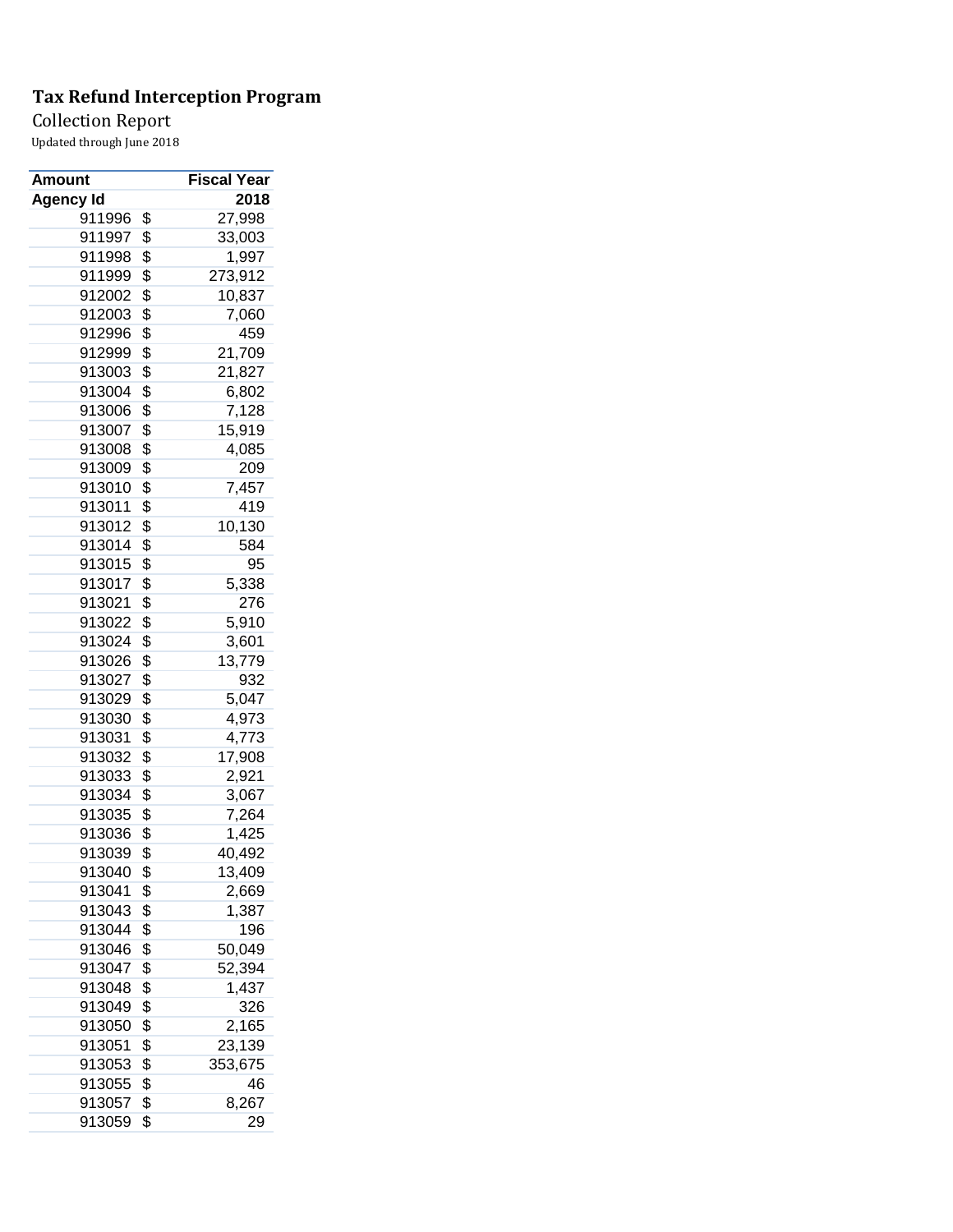## Collection Report

| Amount           | <b>Fiscal Year</b> |
|------------------|--------------------|
| <b>Agency Id</b> | 2018               |
| 913062           | \$<br>111          |
| 913063           | \$<br>389          |
| 913065           | \$<br>5,577        |
| 913066           | \$<br>251          |
| 913068           | \$<br>3,060        |
| 913069           | \$<br>40,516       |
| 913070           | \$<br>3,250        |
| 913071           | \$<br>967          |
| 913073           | \$<br>1,770        |
| 913074           | \$<br>3,245        |
| 913075           | \$<br>1,804        |
| 913078           | \$<br>5,858        |
| 913079           | \$<br>40,014       |
| 913992           | \$<br>3,140        |
| 913993           | \$<br>1,006        |
| 913994           | \$<br>22,515       |
| 913996           | \$<br>47,466       |
| 913998           | \$<br>915,293      |
| 914003           | \$<br>6,443        |
| 914005           | \$<br>6,677        |
| 914006           | \$<br>271          |
| 914007           | \$<br>636          |
| 914009           | \$<br>763          |
| 914011           | \$<br>6,976        |
| 914014           | \$<br>32           |
| 914017           | \$<br>3,440        |
| 914018           | \$<br>27,818       |
| 914020           | \$<br>1,562        |
| 914024           | \$<br>233          |
| 914027           | \$<br>3,332        |
| 914997           | \$<br>23,951       |
| 914998           | \$<br>1,425        |
| 914999           | \$<br>64,194       |
| 915002           | \$<br>2,152        |
| 915989           | \$<br>27,100       |
| 915991           | \$<br>12,651       |
| 915994           | \$<br>5,863        |
| 915995           | \$<br>467          |
| 915996           | \$<br>73,695       |
| 915997           | \$<br>783          |
| 915998           | \$<br>765          |
| 916001           | \$<br>7,842        |
| 916002           | \$<br>356          |
| 916997           | \$<br>3,551        |
| 916998           | \$<br>116,555      |
| 917001           | \$<br>5,204        |
| 917002           | \$<br>1,923        |
| 917003           | \$<br>21,852       |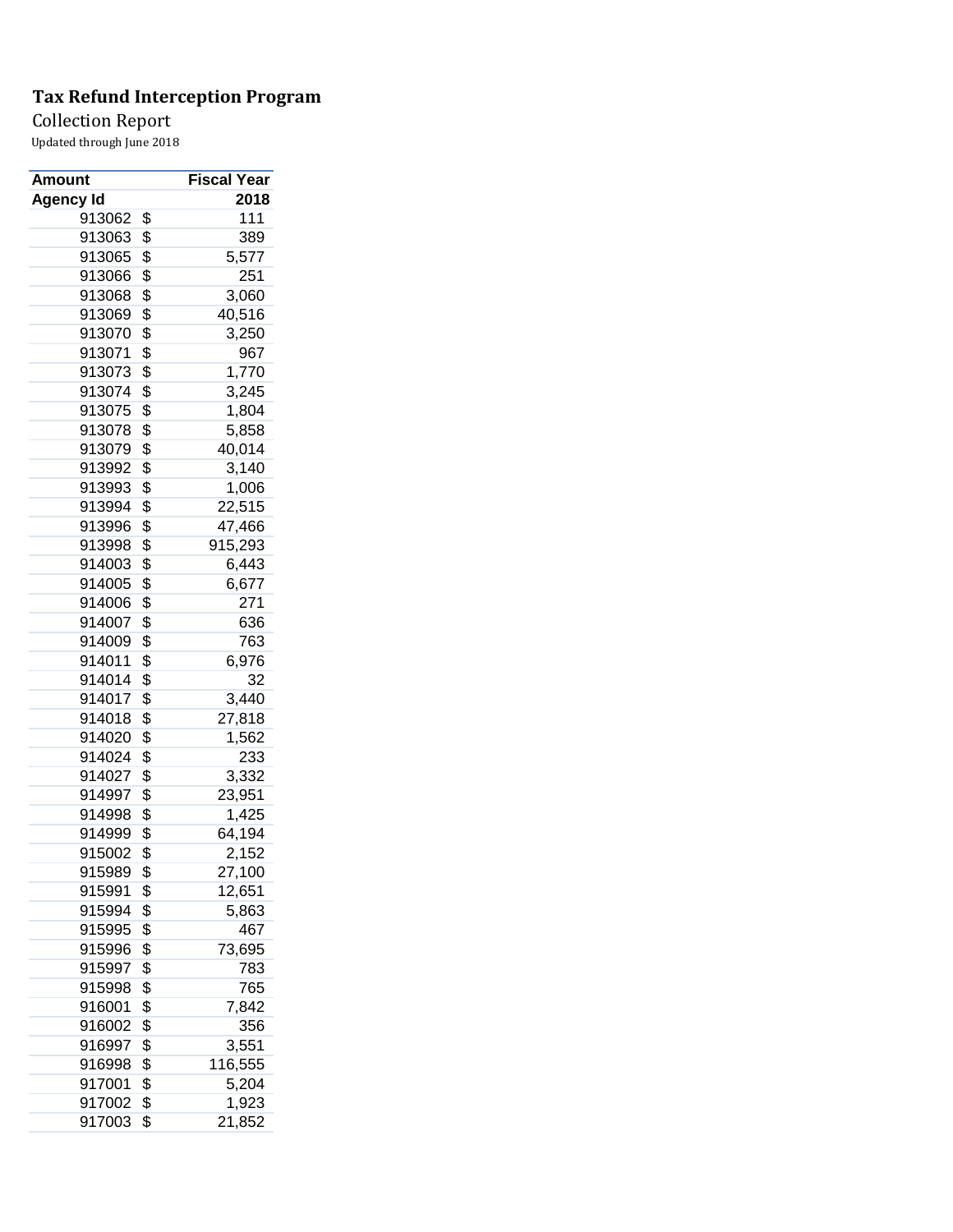## Collection Report

| <b>Amount</b>    | Fiscal Year   |
|------------------|---------------|
| <b>Agency Id</b> | 2018          |
| 917005           | \$<br>9,818   |
| 917009           | \$<br>780     |
| 917010           | \$<br>762     |
| 917997           | \$<br>28,090  |
| 917998           | \$<br>1,227   |
| 917999           | \$<br>186,541 |
| 918001           | \$<br>46,765  |
| 918002           | \$<br>4,660   |
| 918003           | \$<br>1,068   |
| 918004           | \$<br>93,803  |
| 918005           | \$<br>3,508   |
| 918006           | \$<br>510     |
| 918995           | \$<br>4,291   |
| 918996           | \$<br>418,053 |
| 918997           | \$<br>8,285   |
| 918998           | \$<br>34,272  |
| 918999           | \$<br>10,285  |
| 919997           | \$<br>247     |
| 919998           | \$<br>1,558   |
| 919999           | \$<br>4,412   |
| 920001           | \$<br>8,313   |
| 920002           | \$<br>14,372  |
| 920005           | \$<br>11,165  |
| 920006           | \$<br>2,722   |
| 920007           | \$<br>15,937  |
| 920008           | \$<br>13,502  |
| 920010           | \$<br>908     |
| 920012           | \$<br>7,105   |
| 920014           | \$<br>877     |
| 920015           | \$            |
|                  | 410           |
| 920995           | \$<br>33,268  |
| 920996           | \$<br>770     |
| 920997           | \$<br>207,757 |
| 920998           | \$<br>43,206  |
| 920999           | \$<br>75,507  |
| 921001           | \$<br>1,571   |
| 921003           | \$<br>19,011  |
| 921997           | \$<br>20,625  |
| 921998           | \$<br>30,441  |
| 922001           | \$<br>1,906   |
| 922003           | \$<br>4,327   |
| 922004           | \$<br>11,001  |
| 922007           | \$<br>1,180   |
| 922008           | \$<br>4,360   |
| 922011           | \$<br>222     |
| 922955           | \$<br>386     |
| 922996           | \$<br>11,957  |
| 922997           | \$<br>30,528  |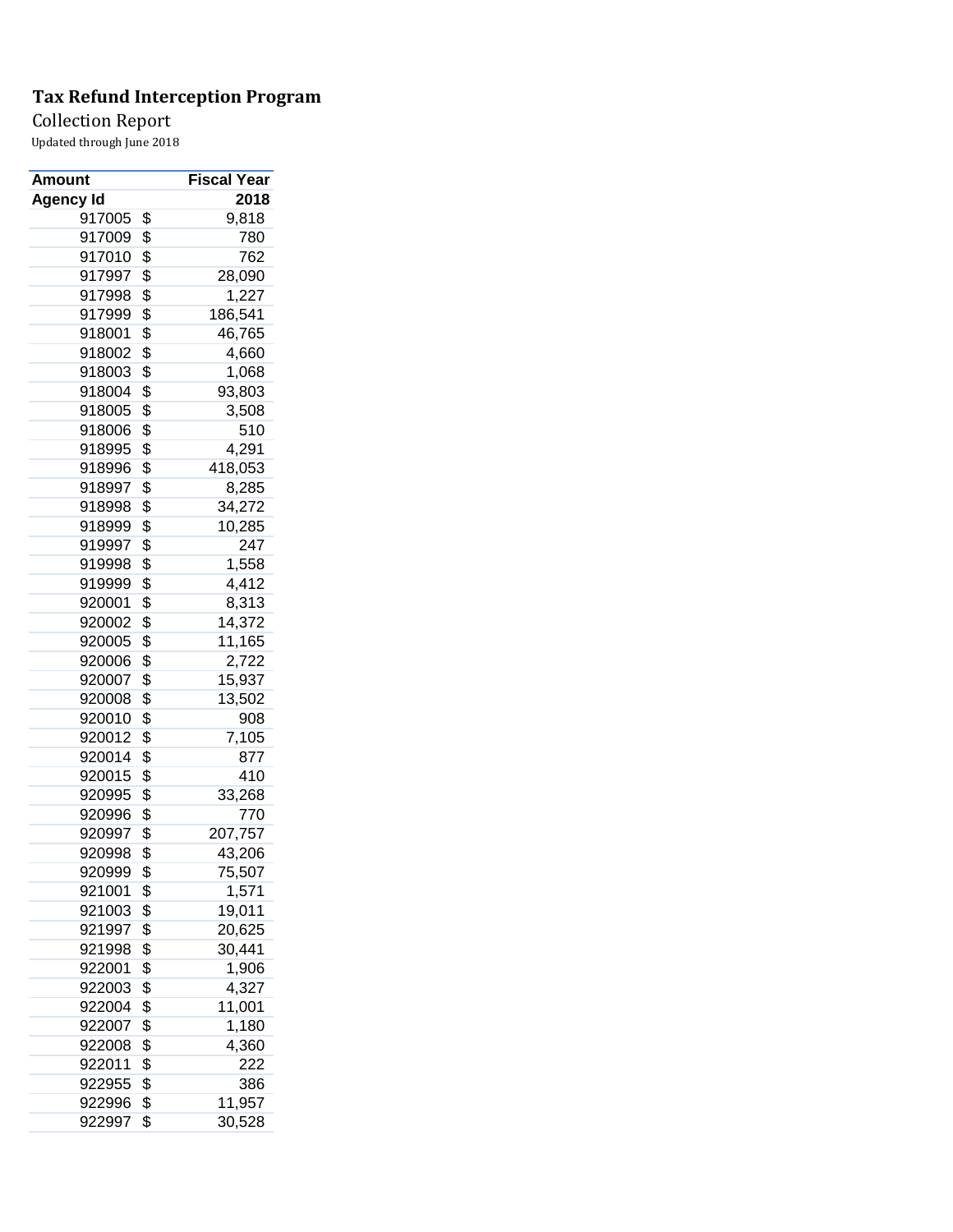## Collection Report

| Amount           | <b>Fiscal Year</b> |
|------------------|--------------------|
| <b>Agency Id</b> | 2018               |
| 922999           | \$<br>109,031      |
| 923001           | \$<br>223          |
| 923002           | \$<br>1,153        |
| 923003           | \$<br>886          |
| 923005           | \$<br>265          |
| 923006           | \$<br>10,689       |
| 923007           | \$<br>58           |
| 923011           | \$<br>623          |
| 923997           | \$<br>5,398        |
| 923998           | \$<br>43,144       |
| 923999           | \$<br>72,304       |
| 924002           | \$<br>4,093        |
| 924004           | \$<br>2,770        |
| 924993           | \$<br>62           |
| 924994           | \$<br>507          |
| 924995           | \$<br>600          |
| 924997           | \$<br>976          |
| 924998           | \$<br>6,480        |
| 924999           | \$<br>7,515        |
| 925001           | \$<br>214          |
| 925002           | \$<br>136          |
| 925004           | \$<br>10,099       |
| 925005           | \$<br>533          |
| 925006           | \$<br>837          |
| 925007           | \$<br>607          |
| 925998           | \$<br>1,999        |
| 925999           | \$<br>218,315      |
| 926001           | \$<br>148          |
| 926004           | \$<br>2,617        |
| 926999           | \$<br>21,539       |
|                  |                    |
| 927002           | \$<br>16,927       |
| 927994           | \$<br>4,060        |
| 927996           | \$<br>3,530        |
| 927998           | \$<br>8,525        |
| 927999           | \$<br>40,958       |
| 928001           | \$<br>25,309       |
| 928002           | \$<br>191          |
| 928004           | \$<br>9,023        |
| 928005           | \$<br>18,806       |
| 928009           | \$<br>711          |
| 928010           | \$<br>7,199        |
| 928011           | \$<br>1,451        |
| 928012           | \$<br>3,538        |
| 928015           | \$<br>472          |
| 928016           | \$<br>6,758        |
| 928017           | \$<br>1,469        |
| 928019           | \$<br>114          |
| 928020           | \$<br>4,432        |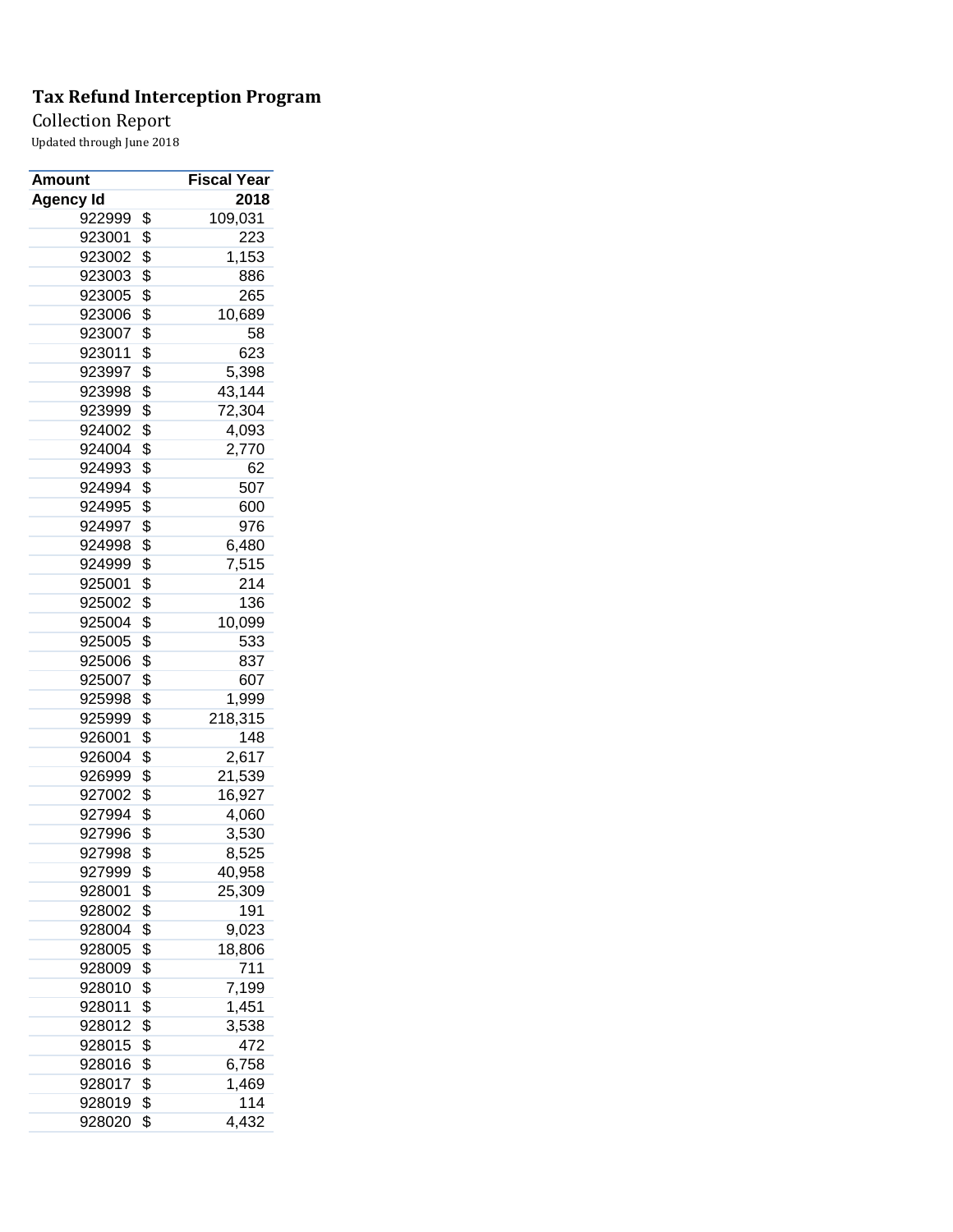## Collection Report

| <b>Amount</b>    | Fiscal Year         |
|------------------|---------------------|
| <b>Agency Id</b> | 2018                |
| 928021           | \$<br>5,023         |
| 928022           | \$<br>16,413        |
| 928025           | \$<br>5,482         |
| 928026           | \$<br>1,168         |
| 928027           | \$<br>1,842         |
| 928030           | \$<br>2,169         |
| 928031           | \$<br>1,382         |
| 928032           | \$<br>240           |
| 928033           | \$<br>1,537         |
| 928035           | \$<br>2,897         |
| 928037           | \$<br>1,393         |
| 928038           | \$<br>770           |
| 928994           | \$<br>1,825         |
| 928995           | \$<br>21,313        |
| 928997           | \$<br>5,920         |
| 928998           | \$<br>5,572         |
| 928999           | \$<br>88,187        |
| 929002           | \$<br>3,442         |
| 929004           | \$<br>1,218         |
| 929006           | \$<br>573           |
| 929007           | \$<br>871           |
| 929008           | \$<br>5,388         |
| 929012           | \$<br>405           |
| 929014           | \$<br>8,580         |
| 929015           | \$<br>2,269         |
| 929997           | \$<br>5,003         |
| 929998           | \$<br>17,563        |
| 929999           | \$<br>86,710        |
| 930001           | \$                  |
|                  | 18,270              |
| 930002           | \$<br>191,097<br>88 |
| 930003           | \$                  |
| 930004           | \$<br>88,025        |
| 930005           | \$<br>20,059        |
| 930008           | \$<br>5,571         |
| 930009           | \$<br>2,331         |
| 930012           | \$<br>14,965        |
| 930013           | \$<br>18,844        |
| 930014           | \$<br>178           |
| 930015           | \$<br>175,405       |
| 930016           | \$<br>5,042         |
| 930017           | \$<br>2,021         |
| 930018           | \$<br>8,672         |
| 930019           | \$<br>12,799        |
| 930998           | \$<br>41,290        |
| 930999           | \$<br>472,624       |
| 931002           | \$<br>302           |
| 931003           | \$<br>5,315         |
| 931004           | \$<br>865           |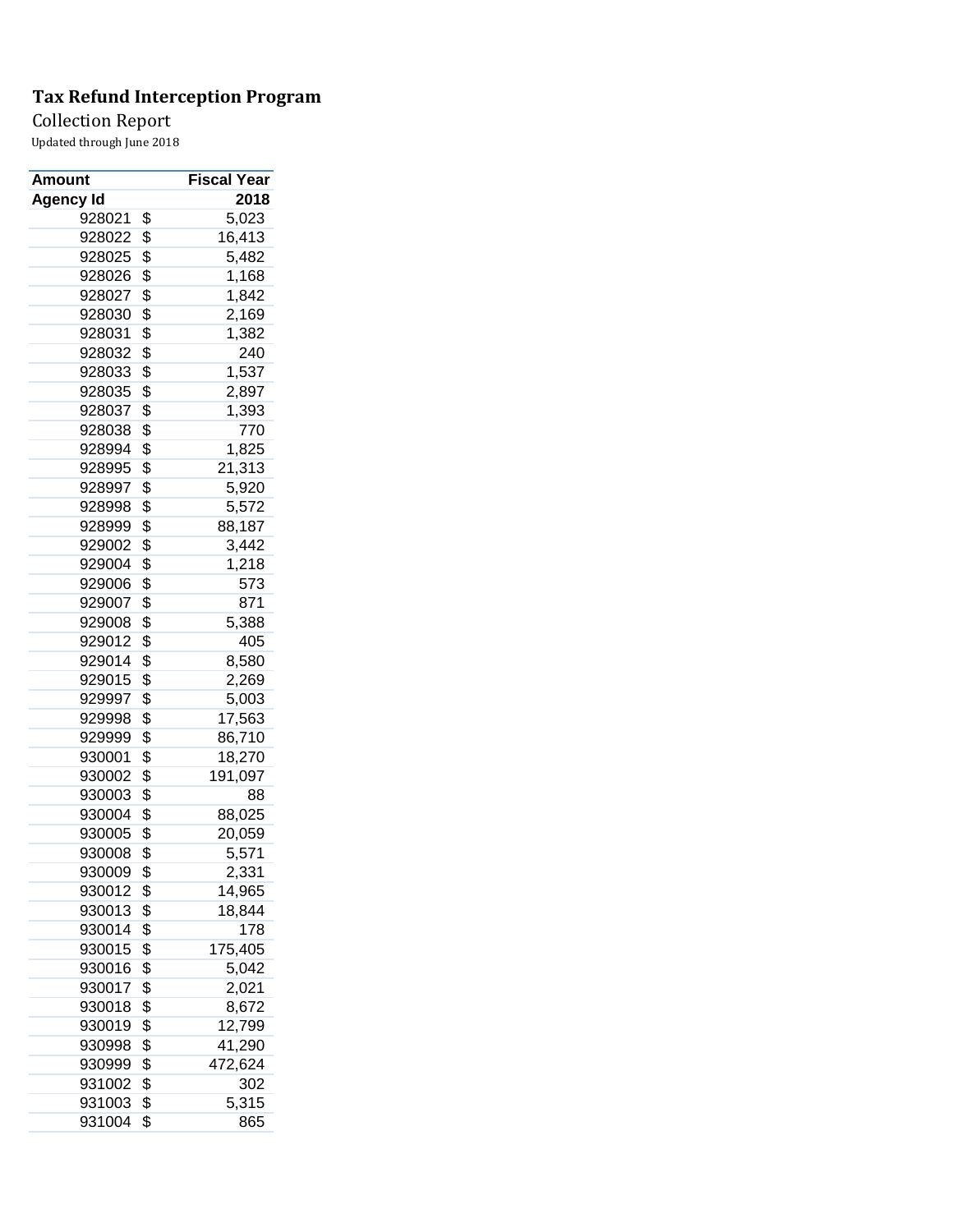## Collection Report

| Amount           | Fiscal Year            |
|------------------|------------------------|
| <b>Agency Id</b> | 2018                   |
| 931005           | \$<br>5,274            |
| 931995           | \$<br>10,378           |
| 931999           | \$<br>29,282           |
| 932001           | \$<br>11,944           |
| 932003           | \$<br>14,761           |
| 932005           | \$<br>20,908           |
| 932006           | \$<br>67,015           |
| 932007           | \$<br>21               |
| 932008           | \$<br>2,523            |
| 932009           | \$<br>253              |
| 932991           | \$<br>97,406           |
| 932992           | \$<br>2,265            |
| 932993           | \$<br>6,554            |
| 932994           | \$<br>66,103           |
| 932995           | \$<br>6,360            |
| 932997           | \$<br>597              |
| 932998           | \$<br>15,516           |
| 932999           | \$<br>102,167          |
| 933001           | \$<br>281              |
| 933003           | \$<br>289              |
| 933004           | \$<br>3,384            |
| 933998           | \$<br>113              |
| 933999           | \$<br>40,221           |
| 934001           | \$<br>526              |
| 934002           | \$<br>10,131           |
| 934007           | \$<br>27,618           |
| 934008           | \$<br>818              |
| 934997           | \$<br>5,570            |
| 934998           | \$<br>19,818           |
| 935001           | \$<br>31,585           |
| 935002           | \$<br>356              |
| 935003           | \$<br>5,448            |
| 935004           | \$<br>2,045            |
| 935998           | \$<br>28,739           |
| 935999           | \$                     |
| 936002           | \$<br>52,297<br>40,227 |
| 936004           | \$<br>5,922            |
| 936006           | \$<br>19,193           |
| 936008           | \$<br>6,690            |
| 936009           | \$<br>6,912            |
| 936010           | \$                     |
|                  | 6,741                  |
| 936011           | \$<br>8,440            |
| 936013           | \$<br>14,043           |
| 936014           | \$<br>10,793           |
| 936015           | \$<br>2,128            |
| 936996           | \$<br>13,212           |
| 936997           | \$<br>762              |
| 936998           | \$<br>83,957           |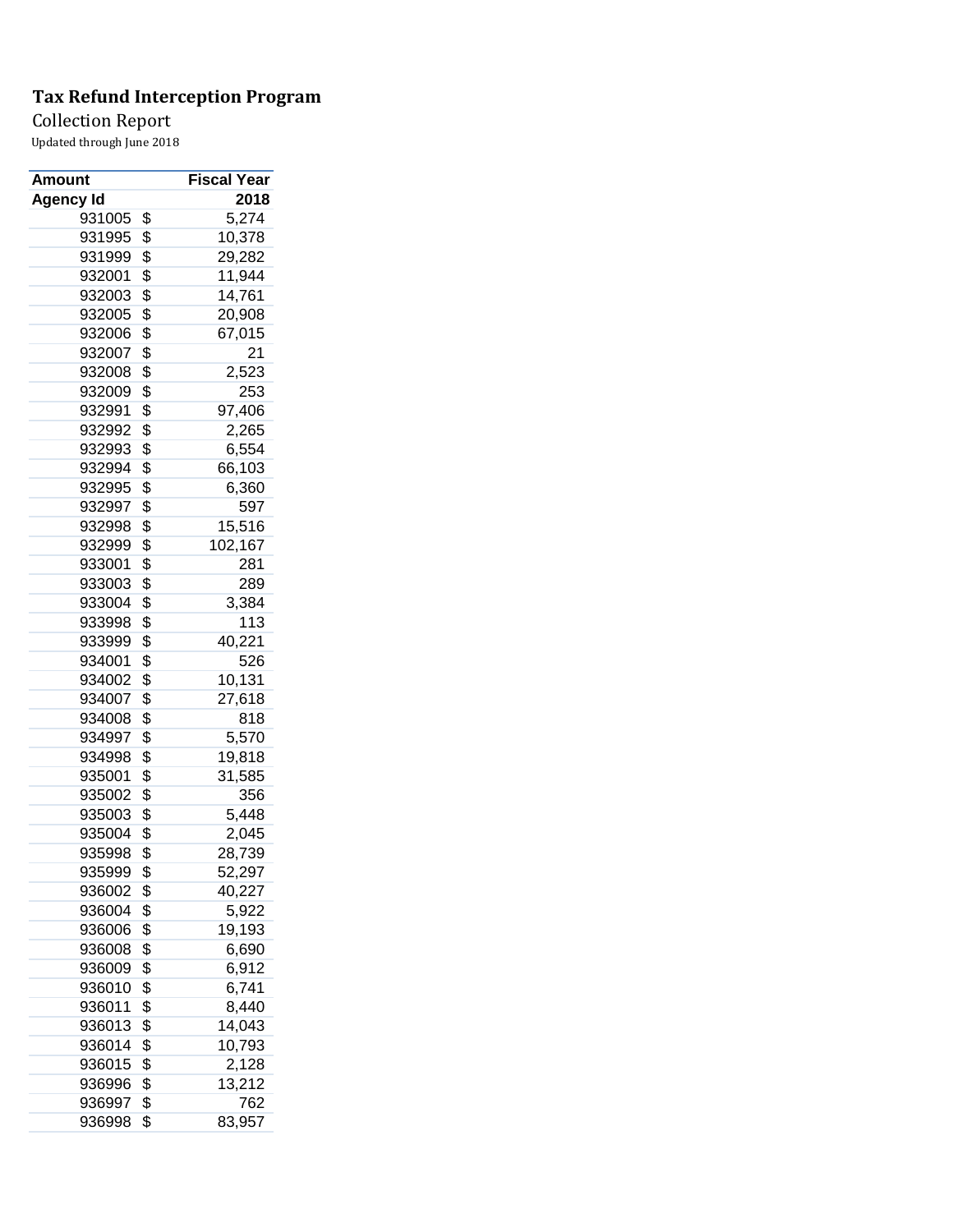## Collection Report

| Amount           | Fiscal Year     |
|------------------|-----------------|
| <b>Agency Id</b> | 2018            |
| 936999           | \$<br>163,248   |
| 937001           | \$<br>191       |
| 937002           | \$<br>4,368     |
| 937003           | \$<br>757       |
| 937004           | \$<br>132,914   |
| 937005           | \$<br>7,859     |
| 937006           | \$<br>1,358     |
| 937007           | \$<br>2,910     |
| 937008           | \$<br>10,707    |
| 937010           | \$<br>1,108     |
| 937012           | \$<br>42,348    |
| 937013           | \$<br>2,331     |
| 937014           | \$<br>6,816     |
| 937017           | \$<br>4,797     |
| 937020           | \$<br>4,062     |
| 937024           | \$<br>522       |
| 937994           | \$<br>17,845    |
| 937995           | \$<br>40,441    |
| 937999           | \$<br>48,293    |
| 938004           | \$<br>6,128     |
| 938008           | \$<br>1,530     |
| 938009           | \$<br>2,968     |
| 938011           | \$<br>8,023     |
| 938012           | \$<br>441       |
| 938016           | \$<br>450       |
| 938019           | \$<br>5,962     |
| 938021           | \$<br>850       |
| 938024           | \$<br>385       |
| 938997           | \$<br>28,238    |
| 938998           | \$<br>20,850    |
| 938999           | \$<br>34,254    |
| 939994           | \$<br>2,604     |
| 939995           | \$<br>3,524     |
| 939997           | \$<br>34,797    |
| 939998           | \$              |
| 939999           | \$<br>14,027    |
|                  | \$<br>9,642     |
| 940001           | 1,260           |
| 940002           | \$<br>3,543     |
| 940003           | \$<br>197,224   |
| 940005           | \$<br>21,917    |
| 940006           | \$<br>7,438     |
| 940007           | \$<br>52,465    |
| 940008           | \$<br>10,224    |
| 940009           | \$<br>2,589,492 |
| 940010           | \$<br>8,471     |
| 940011           | \$<br>5,747     |
| 940012           | \$<br>6,960     |
| 940013           | \$<br>3,886     |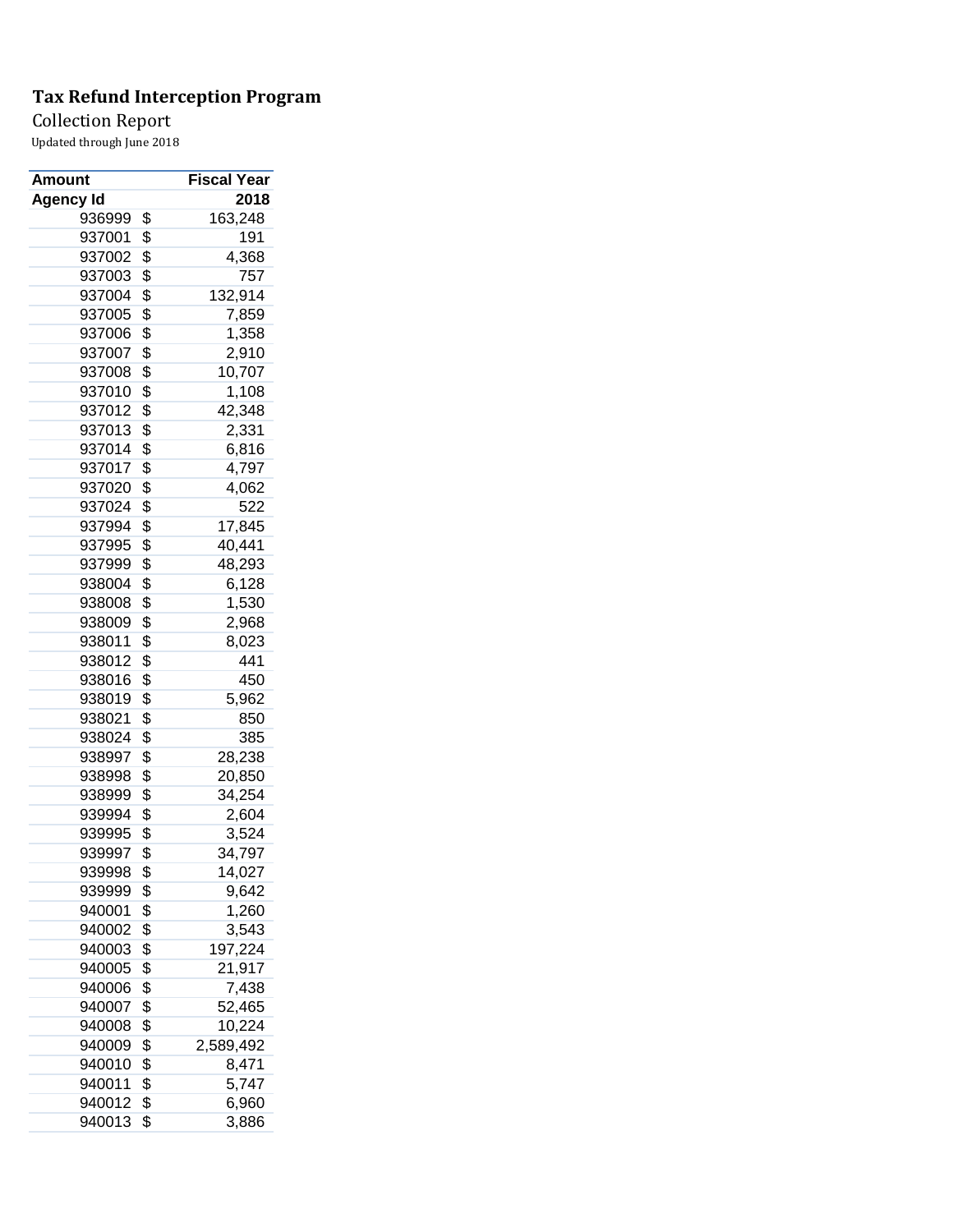## Collection Report

| <b>Amount</b>    |          | Fiscal Year |
|------------------|----------|-------------|
| Agency Id        |          | 2018        |
| 940015           | \$       | 6,987       |
| 940016           | \$       | 96,945      |
| 940017           | \$       | 3,820       |
| 940018           | \$       | 1,330,431   |
| 940020           | \$       | 38,451      |
| 940023           | \$       | 6,267       |
| 940024           | \$       | 3,956       |
| 940025           | \$       | 55,678      |
| 940026           | \$       | 1,372       |
| 940027           | \$       | 21,755      |
| 940028           | \$       | 19,884      |
| 940029           | \$       | 29,403      |
| 940030           | \$       | 17,969      |
| 940032           | \$       | 111,894     |
| 940033           | \$       | 8,178       |
| 940034           | \$       | 276,977     |
| 940035           | \$       | 122,927     |
| 940036           | \$       | 672         |
| 940037           | \$       | 158,182     |
| 940040           | \$       | 1,635       |
| 940041           | \$       | 5,081       |
| 940042           | \$       | 186,703     |
| 940043           | \$       | 123,084     |
| 940045           | \$       | 155,545     |
| 940047           | \$       | 1,636       |
| 940048           | \$       | 84,163      |
| 940050           | \$       | 12,744      |
| 940051           | \$       | 40,502      |
| 940052           | \$       | 290         |
| 940054           | \$       | 28,673      |
| 940055           | \$       | 5,141       |
| 940056           | \$       | 87,651      |
| 940057           | \$       | 620         |
| 940058           | \$       | 8,458       |
| 940059           | \$       | 200,225     |
| 940061           | \$       | 211,401     |
| 940062           | \$       | 103,305     |
| 940063           | \$       | 46,563      |
| 940064           | \$       | 9,460       |
| 940065           | \$       | 82,680      |
|                  |          | 1,791       |
| 940066<br>940067 | \$<br>\$ |             |
|                  |          | 504         |
| 940068           | \$       | 305,877     |
| 940069           | \$       | 5,187       |
| 940070           | \$       | 6,016       |
| 940992           | \$       | 14,847      |
| 940993           | \$       | 15,346      |
| 940994           | \$       | 159,081     |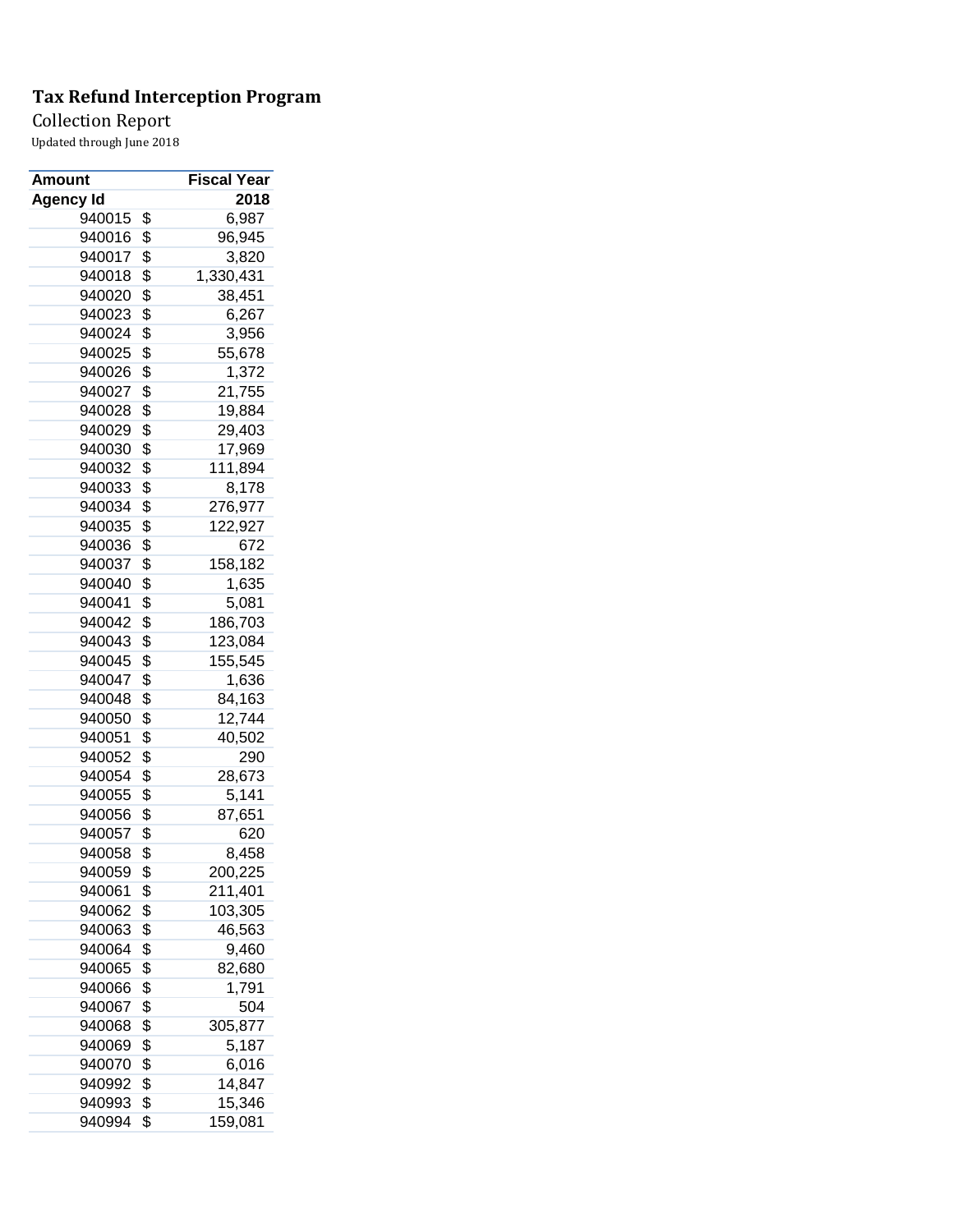## Collection Report

| Amount           | Fiscal Year     |
|------------------|-----------------|
| <b>Agency Id</b> | 2018            |
| 940996           | \$<br>9,437     |
| 940997           | \$<br>16,903    |
| 940998           | \$<br>292,717   |
| 940999           | \$<br>2,016,357 |
| 941001           | \$<br>21,055    |
| 941002           | \$<br>3,572     |
| 941003           | \$<br>853       |
| 941006           | \$<br>481       |
| 941008           | \$<br>16,692    |
| 941009           | \$<br>5,110     |
| 941014           | \$<br>950       |
| 941995           | \$<br>1,789     |
| 941996           | \$<br>3,910     |
| 941997           | \$<br>16,458    |
| 941998           | \$<br>39,169    |
| 941999           | \$<br>13,537    |
| 942002           | \$<br>727       |
| 942003           | \$<br>1,942     |
| 942004           | \$<br>7,546     |
| 942006           | \$<br>13,534    |
| 942008           | \$<br>108       |
| 942009           | \$<br>8,050     |
| 942996           | \$<br>21,628    |
| 942997           | \$<br>13,916    |
| 942998           | \$<br>621       |
| 942999           | \$<br>46,851    |
| 943001           | \$<br>833       |
| 943002           | \$<br>463       |
| 943004           | \$<br>15,689    |
| 943006           | \$<br>286       |
| 943994           | \$<br>38,632    |
| 943995           | \$<br>3,793     |
| 943998           | \$<br>28,070    |
| 943999           | \$              |
| 944001           | \$<br>62,696    |
|                  | 22,382<br>3,012 |
| 944002           | \$              |
| 944005           | \$<br>358       |
| 944007           | \$<br>1,955     |
| 944008           | \$<br>33,522    |
| 944009           | \$<br>10,548    |
| 944013           | \$<br>2,604     |
| 944014           | \$<br>444       |
| 944015           | \$<br>57,179    |
| 944016           | \$<br>788       |
| 944017           | \$<br>908       |
| 944019           | \$<br>1,330     |
| 944020           | \$<br>1,890     |
| 944021           | \$<br>474       |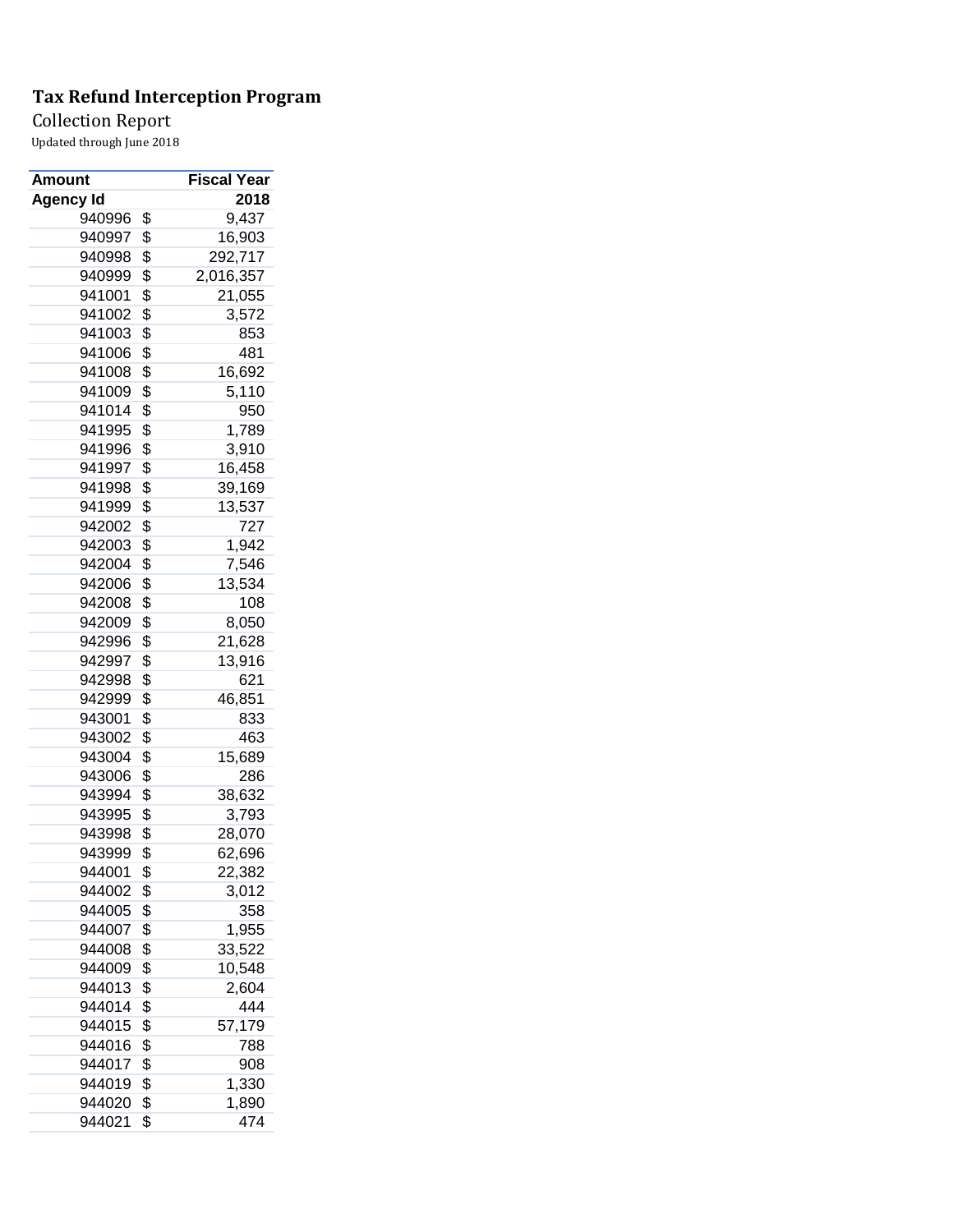## Collection Report

| <b>Amount</b> | Fiscal Year   |
|---------------|---------------|
| Agency Id     | 2018          |
| 944022        | \$<br>38,477  |
| 944023        | \$<br>8,772   |
| 944025        | \$<br>2,746   |
| 944026        | \$<br>1,300   |
| 944027        | \$<br>4,765   |
| 944028        | \$<br>1,112   |
| 944029        | \$<br>3,042   |
| 944031        | \$<br>615     |
| 944032        | \$<br>144     |
| 944033        | \$<br>33,211  |
| 944034        | \$<br>10,018  |
| 944992        | \$<br>3,710   |
| 944993        | \$<br>156     |
| 944994        | \$<br>24,825  |
| 944995        | \$<br>940     |
| 944996        | \$<br>2,087   |
| 944997        | \$<br>1,328   |
| 944998        | \$<br>497,805 |
| 944999        | \$<br>30,960  |
| 945002        | \$<br>400     |
| 945006        | \$<br>55      |
| 945007        | \$<br>6,370   |
| 945010        | \$<br>25,248  |
| 945012        | \$<br>716     |
| 945013        | \$<br>8,257   |
| 945014        | \$<br>5,443   |
| 945015        | \$<br>9,611   |
| 945016        | \$<br>234     |
| 945017        | \$<br>9,875   |
| 945018        | \$<br>1,939   |
| 945998        | \$<br>23,651  |
| 945999        | \$<br>69,458  |
| 946001        | \$<br>10      |
| 946002        | \$<br>2,778   |
| 946996        | \$            |
| 946998        | 537<br>7,993  |
|               | \$            |
| 946999        | \$<br>1,817   |
| 947003        | \$<br>796     |
| 947004        | \$<br>50      |
| 947005        | \$<br>348     |
| 947009        | \$<br>725     |
| 947010        | \$<br>3,014   |
| 947016        | \$<br>39      |
| 947017        | \$<br>455     |
| 947996        | \$<br>2,886   |
| 947997        | \$<br>6,858   |
| 947998        | \$<br>287     |
| 947999        | \$<br>13,388  |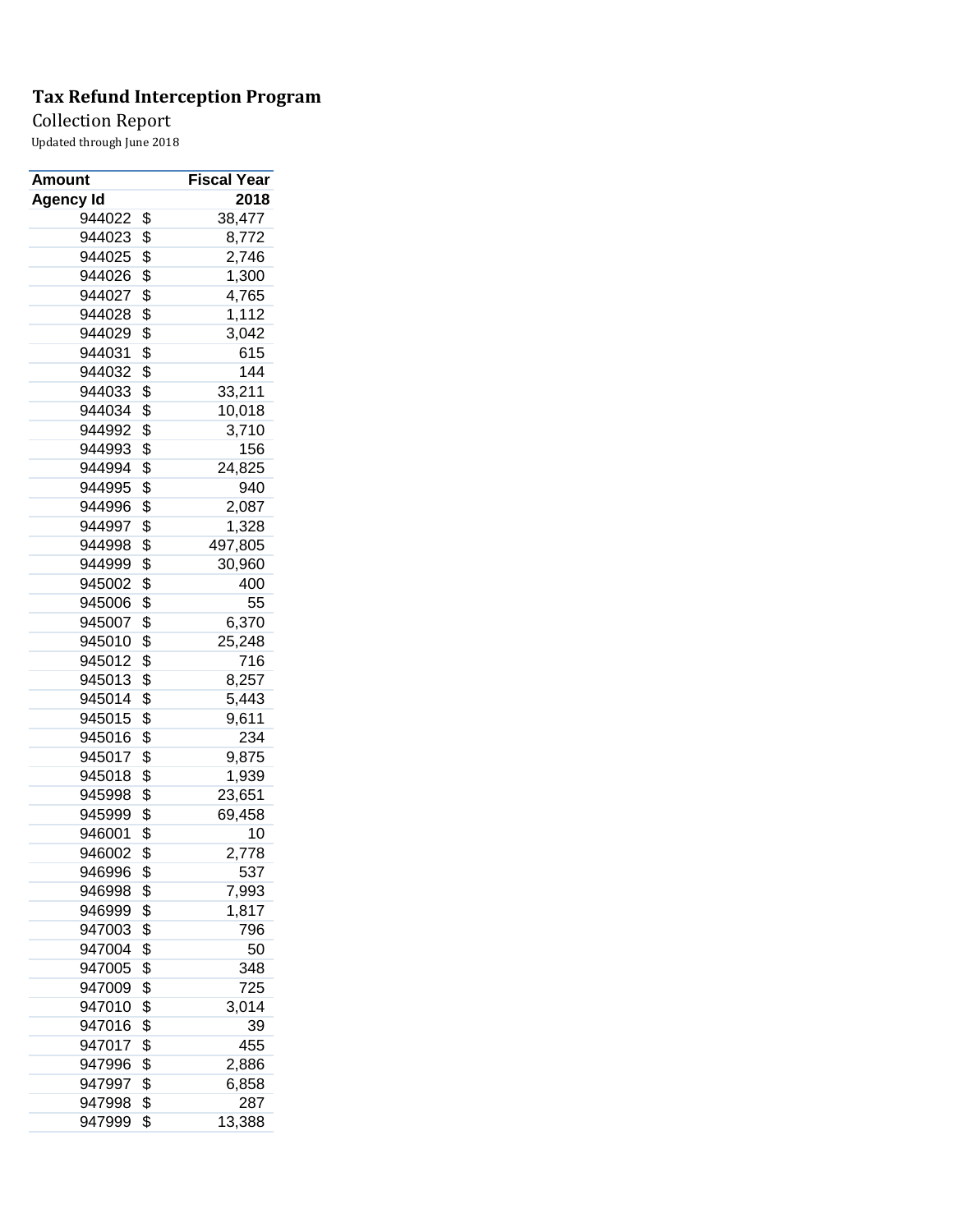## Collection Report

| <b>Amount</b>    | Fiscal Year           |
|------------------|-----------------------|
| <b>Agency Id</b> | 2018                  |
| 948001           | \$<br>2,757           |
| 948004           | \$<br>2,545           |
| 948007           | \$<br>4,806           |
| 948011           | \$<br>642             |
| 948012           | \$<br>2,818           |
| 948997           | \$<br>16,185          |
| 948998           | \$<br>9,759           |
| 948999           | \$<br>57,837          |
| 949001           | \$<br>13,028          |
| 949003           | \$<br>1,664           |
| 949004           | \$<br>1,341           |
| 949991           | \$<br>37              |
| 949992           | \$<br>10,989          |
| 949994           | \$<br>58,114          |
| 949996           | \$<br>51,531          |
| 949997           | \$<br>20,683          |
| 949998           | \$<br>4,785           |
| 949999           | \$<br>127,556         |
| 950001           | \$<br>1,778           |
| 950002           | \$<br>369             |
| 950003           | \$<br>291             |
| 950994           | \$<br>4,235           |
| 950995           | \$<br>455             |
| 950997           | \$<br>15,948          |
| 950998           | \$<br>4,932           |
| 950999           | \$<br>6,722           |
| 951003           | \$                    |
| 951005           | \$<br>2,566<br>26,153 |
| 951010           | \$<br>12,909          |
| 951011           | \$                    |
|                  | 9,770                 |
| 951012           | \$<br>54,418          |
| 951013           | \$<br>4,789           |
| 951015           | \$<br>7,513           |
| 951018           | \$<br>4,895           |
| 951019           | \$<br>8,303           |
| 951020           | \$<br>310             |
| 951021           | \$<br>494             |
| 951022           | \$<br>3,272           |
| 951023           | \$<br>104,858         |
| 951024           | \$<br>441             |
| 951025           | \$<br>502             |
| 951027           | \$<br>6,390           |
| 951028           | \$<br>1,663           |
| 951030           | \$<br>2,134           |
| 951033           | \$<br>7,950           |
| 951034           | \$<br>21,890          |
| 951990           | \$<br>48,944          |
| 951991           | \$<br>58,670          |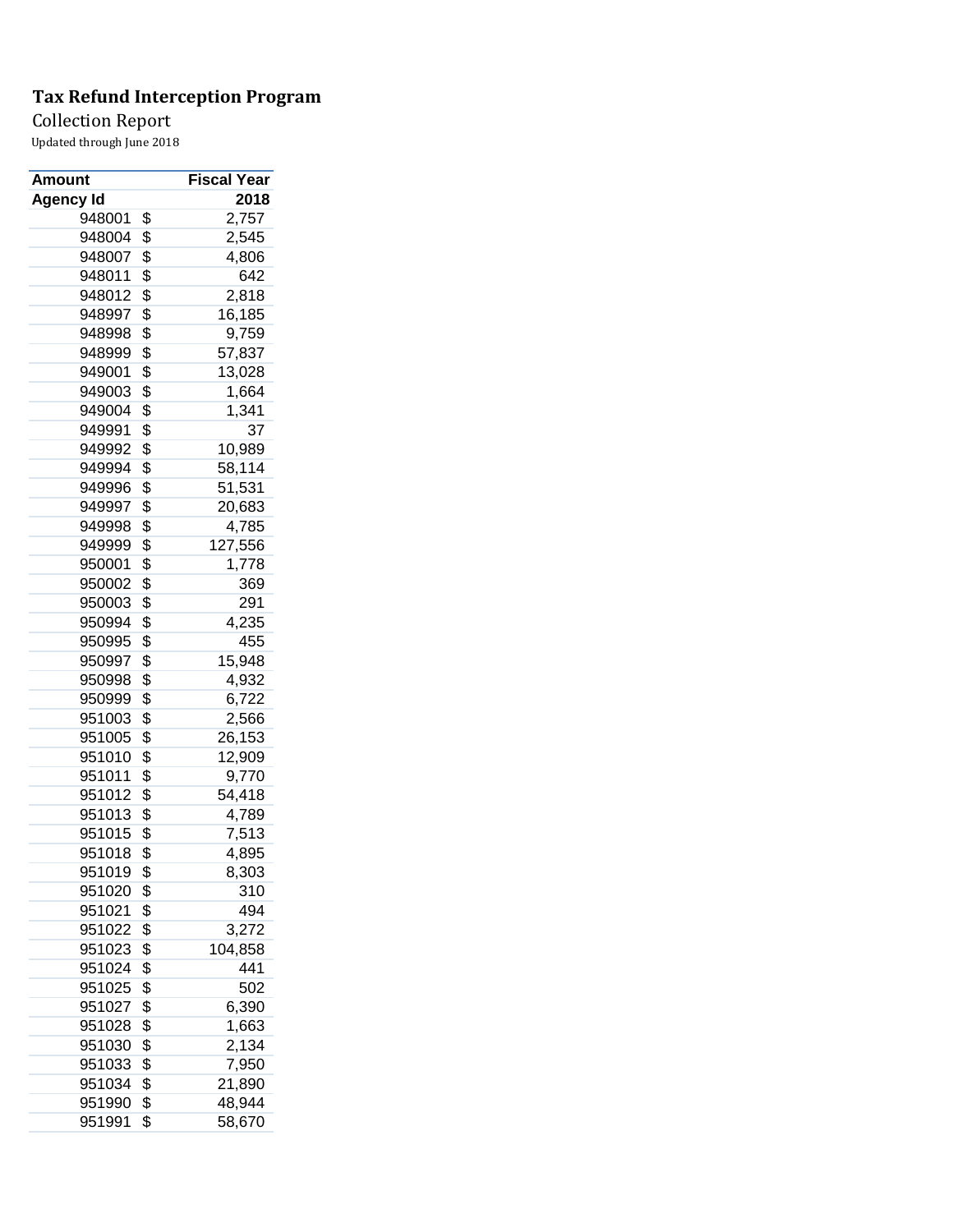## Collection Report

| Amount           | Fiscal Year   |
|------------------|---------------|
| <b>Agency Id</b> | 2018          |
| 951994           | \$<br>2,496   |
| 951995           | \$<br>18,592  |
| 951996           | \$<br>795,703 |
| 952001           | \$<br>378     |
| 952004           | \$<br>656     |
| 952996           | \$<br>1,376   |
| 952997           | \$<br>1,937   |
| 952998           | \$<br>6,103   |
| 952999           | \$<br>60,599  |
| 953001           | \$<br>19,109  |
| 953002           | \$<br>209     |
| 953004           | \$<br>399     |
| 953005           | \$<br>643     |
| 953006           | \$<br>1,635   |
| 953007           | \$<br>22,286  |
| 953008           | \$<br>77      |
| 953010           | \$<br>10,780  |
| 953012           | \$<br>184     |
| 953013           | \$<br>6,529   |
| 953015           | \$<br>7,045   |
| 953016           | \$<br>588     |
| 953017           | \$<br>889     |
| 953019           | \$<br>402     |
| 953020           | \$<br>59,599  |
| 953021           | \$<br>8,864   |
| 953022           | \$<br>131,566 |
| 953023           | \$<br>12,993  |
| 953024           | \$            |
| 953025           | \$<br>6,486   |
|                  | \$<br>9,864   |
| 953026           | 16,326        |
| 953027           | \$<br>11,339  |
| 953033           | \$<br>4,793   |
| 953036           | \$<br>52,892  |
| 953037           | \$<br>2,085   |
| 953039           | \$<br>1,261   |
| 953997           | \$<br>39,396  |
| 953998           | \$<br>97,092  |
| 953999           | \$<br>742,481 |
| 954001           | \$<br>343     |
| 954002           | \$<br>200,204 |
| 954003           | \$<br>180     |
| 954993           | \$<br>12,058  |
| 954994           | \$<br>27,186  |
| 954995           | \$<br>9,145   |
| 954997           | \$<br>5,947   |
| 954998           | \$<br>40,601  |
| 954999           | \$<br>12,146  |
| 955002           | \$<br>2,327   |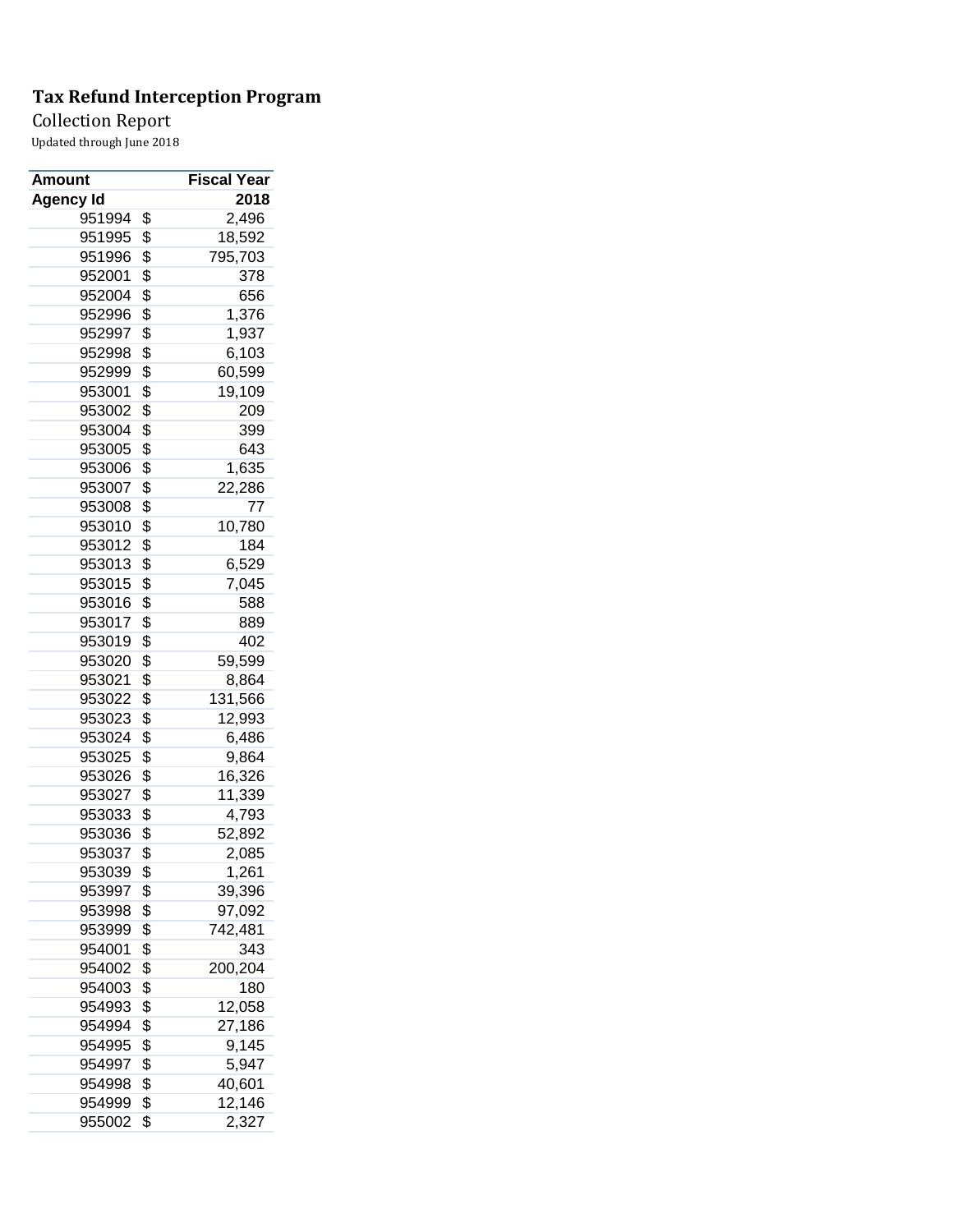## Collection Report

| <b>Amount</b>    | Fiscal Year   |
|------------------|---------------|
| <b>Agency Id</b> | 2018          |
| 955005           | \$<br>20,364  |
| 955007           | \$<br>413     |
| 955008           | \$<br>2,147   |
| 955009           | \$<br>2,075   |
| 955010           | \$<br>1,099   |
| 955012           | \$<br>5,480   |
| 955017           | \$<br>21,357  |
| 955018           | \$<br>26,990  |
| 955019           | \$<br>424     |
| 955024           | \$<br>1,547   |
| 955025           | \$<br>32      |
| 955026           | \$<br>303     |
| 955028           | \$<br>637     |
| 955030           | \$<br>966     |
| 955032           | \$<br>272     |
| 955997           | \$<br>15,590  |
| 955999           | \$<br>37,288  |
| 956001           | \$<br>1,548   |
| 956003           | \$<br>55,638  |
| 956004           | \$<br>9,362   |
| 956006           | \$<br>20,488  |
| 956009           | \$<br>9,238   |
| 956010           | \$<br>817     |
| 956012           | \$            |
|                  | 1,151         |
| 956013           | \$<br>342     |
| 956014           | \$<br>1,108   |
| 956016           | \$<br>21,404  |
| 956017           | \$<br>798     |
| 956019           | \$<br>854     |
| 956991           | \$<br>1,341   |
| 956992           | \$<br>79,190  |
| 956993           | \$<br>39,230  |
| 956995           | \$<br>42,977  |
| 956996           | \$<br>15,042  |
| 956997           | \$<br>6,546   |
| 956998           | \$<br>223,139 |
| 956999           | \$<br>12,824  |
| 957996           | \$<br>11,526  |
| 957997           | \$<br>526     |
| 957998           | \$<br>596     |
| 957999           | \$<br>65,004  |
| 958001           | \$<br>7,056   |
| 958002           | \$<br>130     |
| 958006           | \$<br>14,490  |
| 958007           | \$<br>11,891  |
| 958010           | \$<br>5,338   |
| 958011           | \$<br>1,760   |
| 958012           | \$<br>9,042   |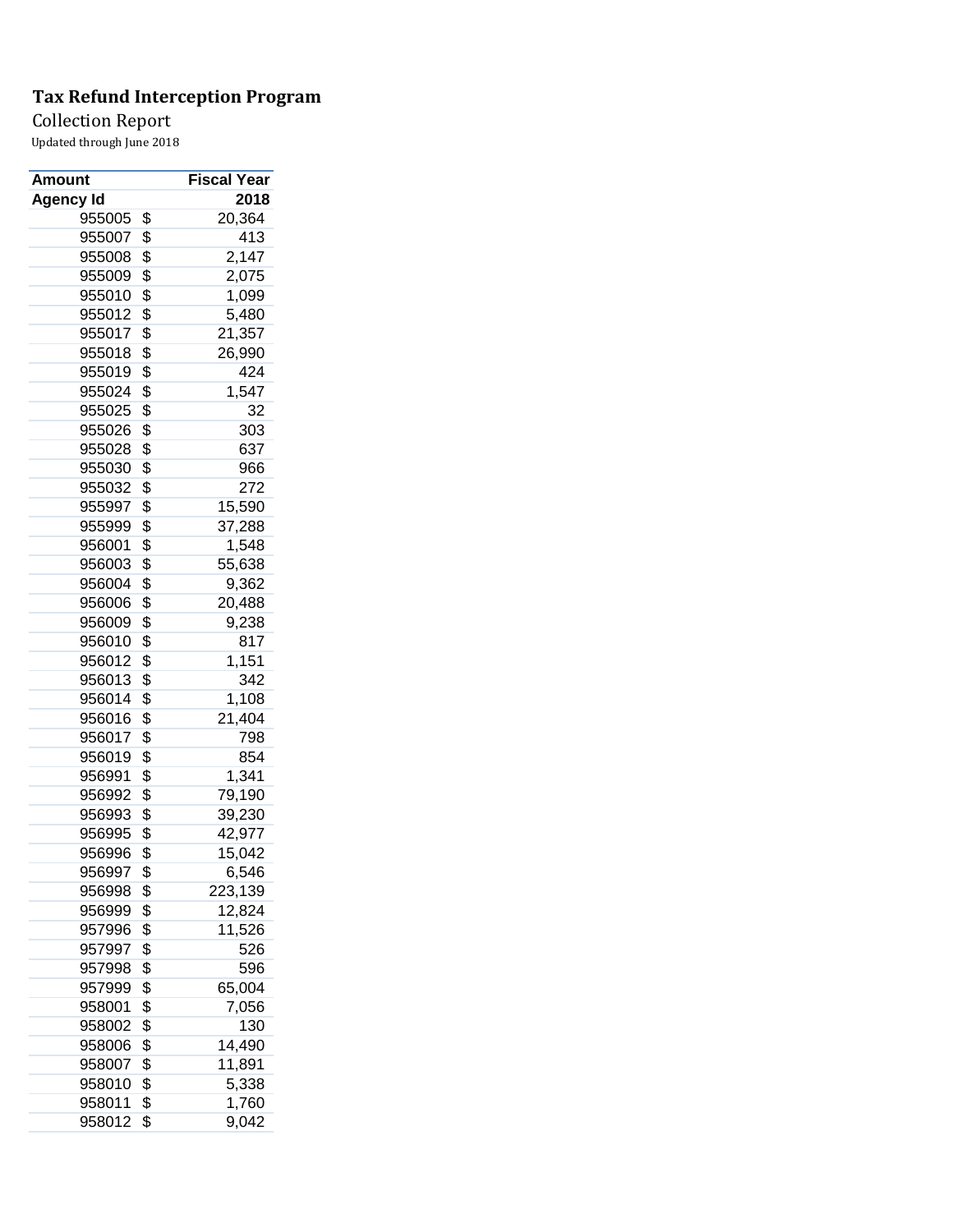## Collection Report

| <b>Amount</b>    | Fiscal Year        |
|------------------|--------------------|
| <b>Agency Id</b> | 2018               |
| 958016           | \$<br>93           |
| 958991           | \$<br>12,634       |
| 958992           | \$<br>7,697        |
| 958993           | \$<br>5,215        |
| 958994           | \$<br>22,573       |
| 958997           | \$<br>1,443        |
| 958999           | \$<br>157,782      |
| 959001           | \$<br>4,136        |
| 959003           | \$<br>1,965        |
| 959004           | \$<br>979          |
| 959007           | \$<br>11,446       |
| 959008           | \$<br>1,726        |
| 959010           | \$<br>342          |
| 959012           | \$<br>8,513        |
| 959013           | \$<br>25           |
| 959014           | \$<br>180          |
| 959016           | \$<br>30,911       |
| 959019           | \$<br>10,999       |
| 959991           | \$<br>41,161       |
| 959993           | \$<br>766          |
| 959994           | \$<br>5,152        |
| 959995           | \$<br>3,155        |
| 959996           | \$<br>110          |
| 959997           | \$<br>721          |
| 959998           | \$<br>222,070      |
| 959999           | \$<br>15,067       |
| 960002           | \$                 |
| 960005           | \$<br>2,012<br>625 |
|                  |                    |
| 960996           | \$<br>30           |
| 960998           | \$<br>6,095        |
| 960999           | \$<br>15,294       |
| 961001           | \$<br>239          |
| 961003           | \$<br>71           |
| 961006           | \$<br>831          |
| 961994           | \$<br>2,846        |
| 961995           | \$<br>123          |
| 961996           | \$<br>10,662       |
| 961998           | \$<br>1,906        |
| 961999           | \$<br>21,521       |
| 962001           | \$<br>463          |
| 962007           | \$<br>10,885       |
| 962008           | \$<br>142          |
| 962010           | \$<br>9,830        |
| 962997           | \$<br>1,229        |
| 962999           | \$<br>13,295       |
| 963001           | \$<br>502          |
| 963002           | \$<br>531          |
| 963003           | \$<br>586          |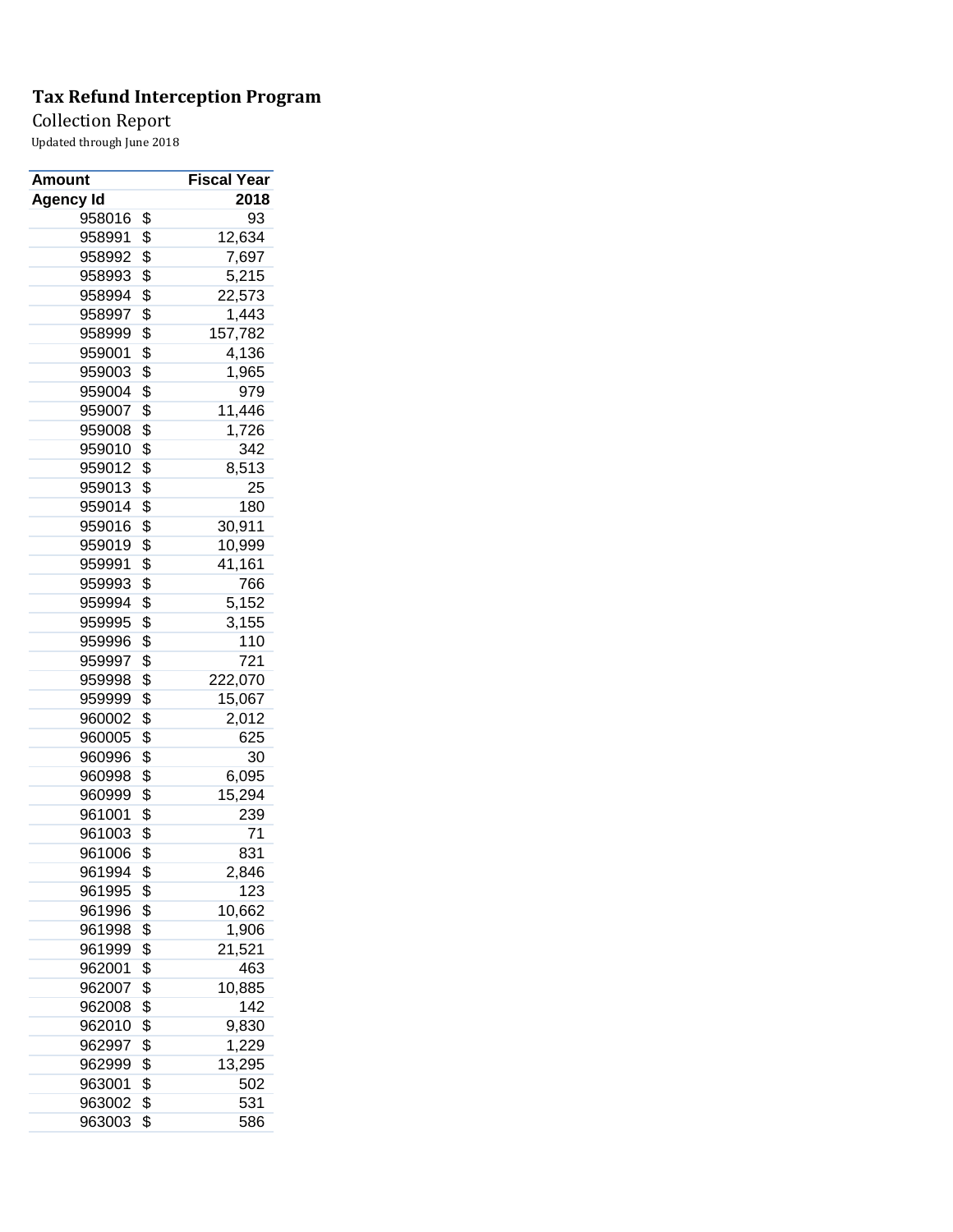## Collection Report

| Amount    | Fiscal Year   |
|-----------|---------------|
| Agency Id | 2018          |
| 963005    | \$<br>2,801   |
| 963007    | \$<br>328     |
| 963998    | \$<br>1,461   |
| 963999    | \$<br>2,760   |
| 964002    | \$<br>134     |
| 964004    | \$<br>8,151   |
| 964005    | \$<br>752     |
| 964006    | \$<br>330     |
| 964010    | \$<br>38,931  |
| 964012    | \$<br>1,507   |
| 964013    | \$<br>27      |
| 964016    | \$<br>3,085   |
| 964017    | \$<br>874     |
| 964018    | \$<br>5,885   |
| 964023    | \$<br>1,440   |
| 964024    | \$<br>1,112   |
| 964025    | \$<br>479     |
| 964026    | \$<br>1,730   |
| 964027    | \$<br>35,982  |
| 964028    | \$<br>453     |
| 964030    | \$<br>5,012   |
| 964032    | \$<br>5,574   |
| 964033    | \$<br>6,153   |
| 964993    | \$<br>492     |
| 964996    | \$<br>3,620   |
| 964997    | \$<br>12,133  |
| 964998    | \$<br>59,116  |
| 964999    | \$<br>127,938 |
| 965001    | \$            |
| 965002    | 19,168        |
|           | \$<br>3,828   |
| 965994    | \$<br>32,035  |
| 965996    | \$<br>920     |
| 965997    | \$<br>4,763   |
| 965998    | \$<br>45,897  |
| 965999    | \$<br>4,778   |
| 966002    | \$<br>1,269   |
| 966003    | \$<br>121,643 |
| 966004    | \$<br>725     |
| 966007    | \$<br>338     |
| 966009    | \$<br>4,080   |
| 966013    | \$<br>345     |
| 966016    | \$<br>4,323   |
| 966021    | \$<br>383     |
| 966022    | \$<br>7,718   |
| 966992    | \$<br>2,373   |
| 966996    | \$<br>7,636   |
| 966997    | \$<br>58,196  |
| 966999    | \$<br>201,780 |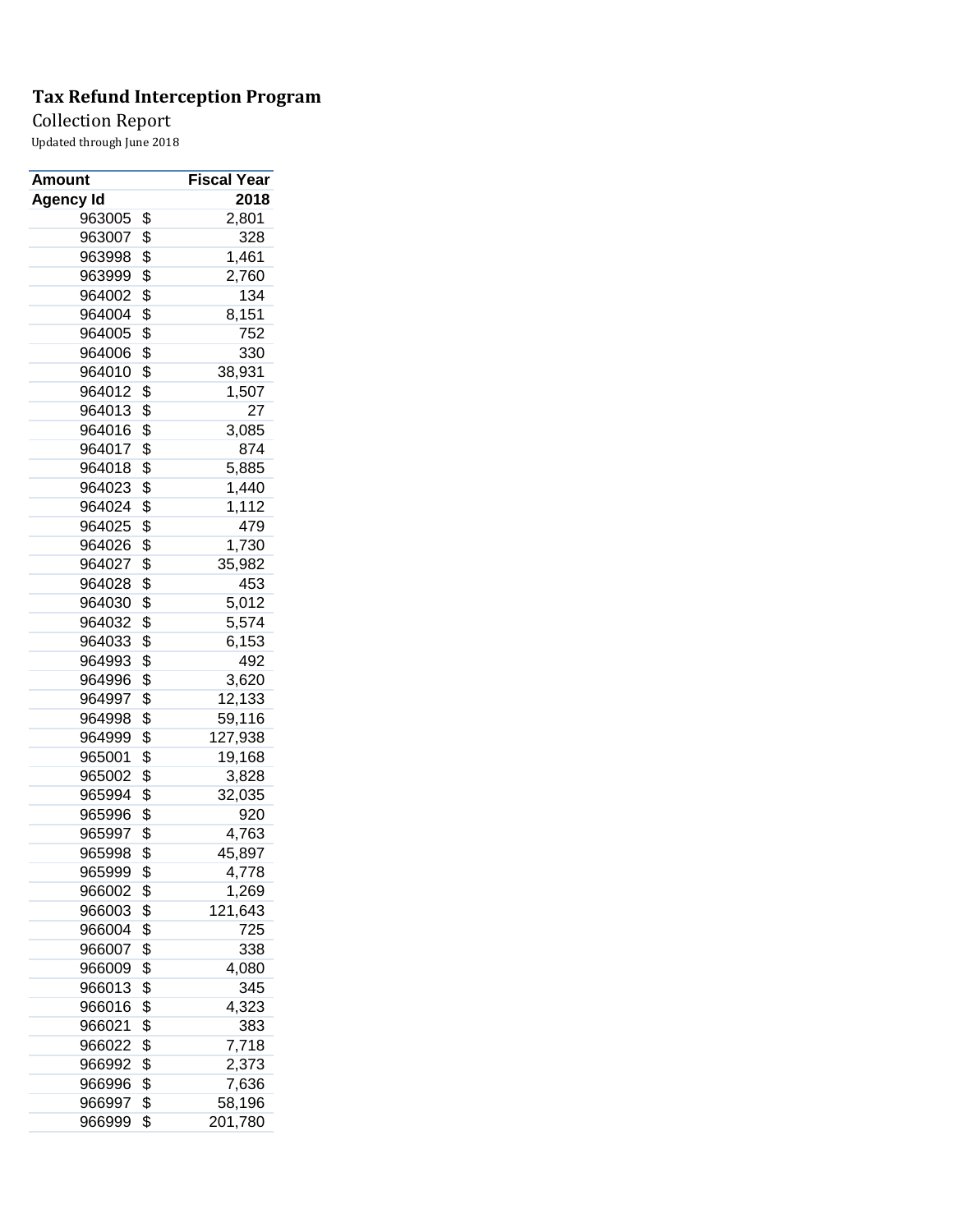## Collection Report

| <b>Amount</b>    | Fiscal Year     |
|------------------|-----------------|
| <b>Agency Id</b> | 2018            |
| 967001           | \$<br>15,259    |
| 967004           | \$<br>119,648   |
| 967006           | \$<br>31,863    |
| 967010           | \$<br>16,586    |
| 967011           | \$<br>17,073    |
| 967016           | \$<br>3,811     |
| 967017           | \$<br>421       |
| 967020           | \$<br>18,975    |
| 967024           | \$<br>55,817    |
| 967025           | \$<br>9,848     |
| 967027           | \$<br>20,821    |
| 967028           | \$<br>4,495     |
| 967029           | \$<br>48,569    |
| 967030           | \$<br>10,265    |
| 967031           | \$<br>797       |
| 967033           | \$<br>1,841     |
| 967034           | \$<br>604       |
| 967035           | \$<br>693       |
| 967039           | \$<br>21,076    |
| 967040           | \$<br>16,290    |
| 967043           | \$<br>73        |
| 967044           | \$<br>312       |
|                  |                 |
| 967045           | \$<br>28,779    |
| 967046           | \$<br>2,010     |
| 967047           | \$<br>13,283    |
| 967048           | \$<br>20,593    |
| 967049           | \$<br>255       |
| 967050           | \$<br>18,004    |
| 967051           | \$<br>9,035     |
| 967057           | \$<br>1,053     |
| 967058           | \$<br>2,310     |
| 967059           | \$<br>13,251    |
| 967060           | \$<br>1,038     |
| 967998           | \$<br>270       |
| 967999           | \$<br>1,301,573 |
| 968002           | \$<br>2,056     |
| 968003           | \$<br>1,944     |
| 968004           | \$<br>7,627     |
| 968005           | \$<br>19,068    |
| 968006           | \$<br>5,423     |
| 968008           | \$<br>1,610     |
| 968009           | \$<br>4,350     |
| 968011           | \$<br>5,544     |
| 968012           | \$<br>2,548     |
| 968013           | \$<br>526       |
| 968014           | \$<br>823       |
| 968015           | \$<br>1,448     |
| 968016           | \$<br>2,469     |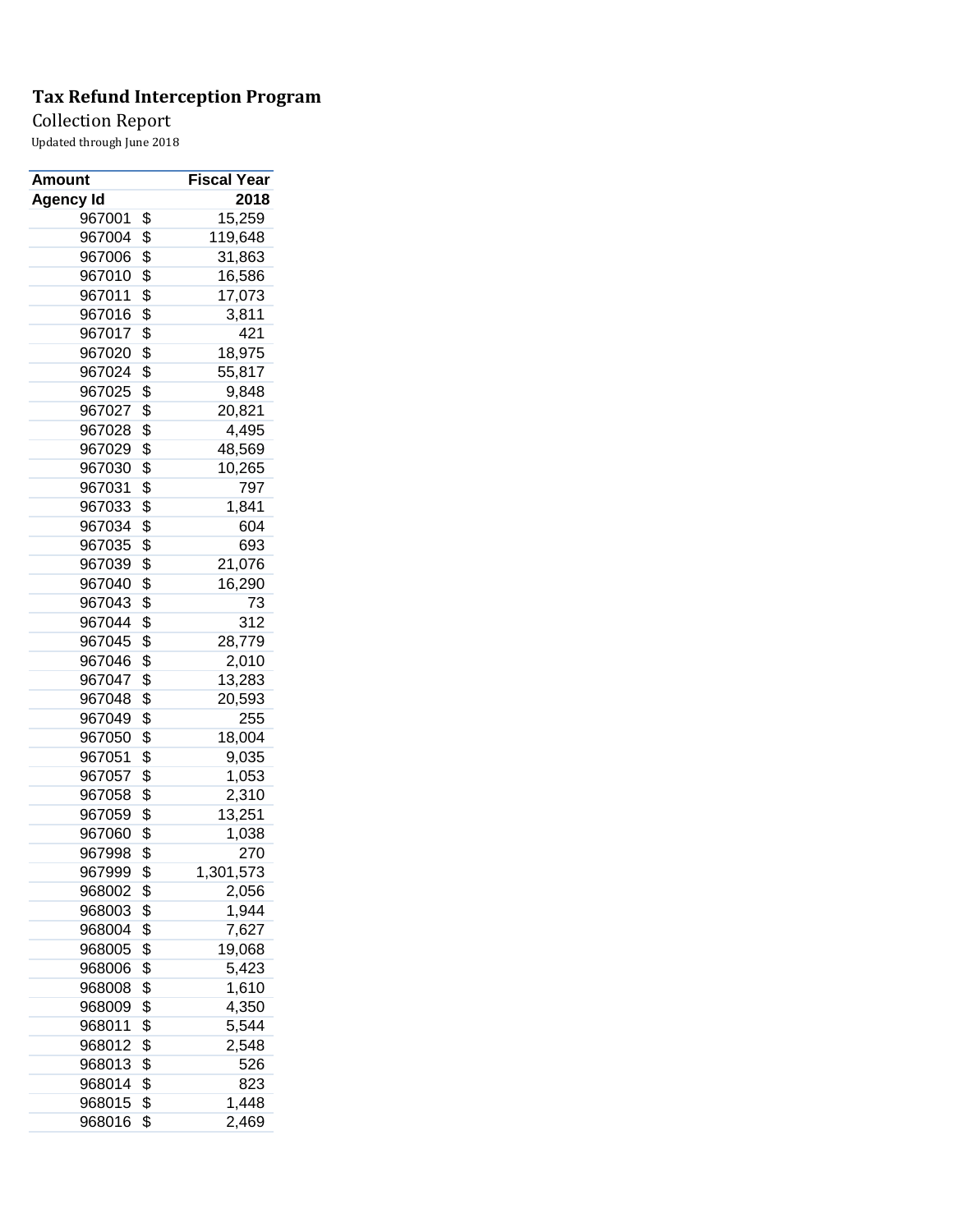## Collection Report

| <b>Amount</b>    | Fiscal Year   |
|------------------|---------------|
| <b>Agency Id</b> | 2018          |
| 968017           | \$<br>2,928   |
| 968018           | \$<br>5,114   |
| 968019           | \$<br>3,436   |
| 968021           | \$<br>170     |
| 968022           | \$<br>2,467   |
| 968023           | \$<br>1,600   |
| 968994           | \$<br>8,363   |
| 968995           | \$<br>6,752   |
| 968996           | \$<br>17,375  |
| 968997           | \$<br>726     |
| 968999           | \$<br>181,817 |
| 969002           | \$<br>811     |
| 969007           | \$<br>316     |
| 969997           | \$<br>869     |
| 969998           | \$<br>21,965  |
| 969999           | \$<br>5,374   |
| 970001           | \$<br>35,927  |
| 970002           | \$<br>8,930   |
| 970004           | \$<br>7,358   |
| 970006           | \$<br>516     |
| 970007           | \$<br>4,310   |
| 970008           | \$<br>590     |
| 970009           | \$<br>4,338   |
| 970010           | \$            |
|                  | 75,069        |
| 970012           | \$<br>36,062  |
| 970013           | \$<br>1,077   |
| 970017           | \$<br>30,257  |
| 970020           | \$<br>15,003  |
| 970997           | \$<br>189,756 |
| 970998           | \$<br>560,077 |
| 971001           | \$<br>15,997  |
| 971002           | \$<br>492     |
| 971004           | \$<br>15,289  |
| 971005           | \$<br>2,071   |
| 971006           | \$<br>16,673  |
| 971007           | \$<br>616     |
| 971009           | \$<br>4,976   |
| 971010           | \$<br>1,001   |
| 971013           | \$<br>19,209  |
| 971014           | \$<br>1,446   |
| 971015           | \$<br>7,775   |
| 971016           | \$<br>312     |
| 971018           | \$<br>838     |
| 971019           | \$<br>40      |
| 971021           | \$<br>4,399   |
| 971994           | \$<br>38,944  |
| 971995           | \$<br>17,551  |
| 971996           | \$<br>59,680  |